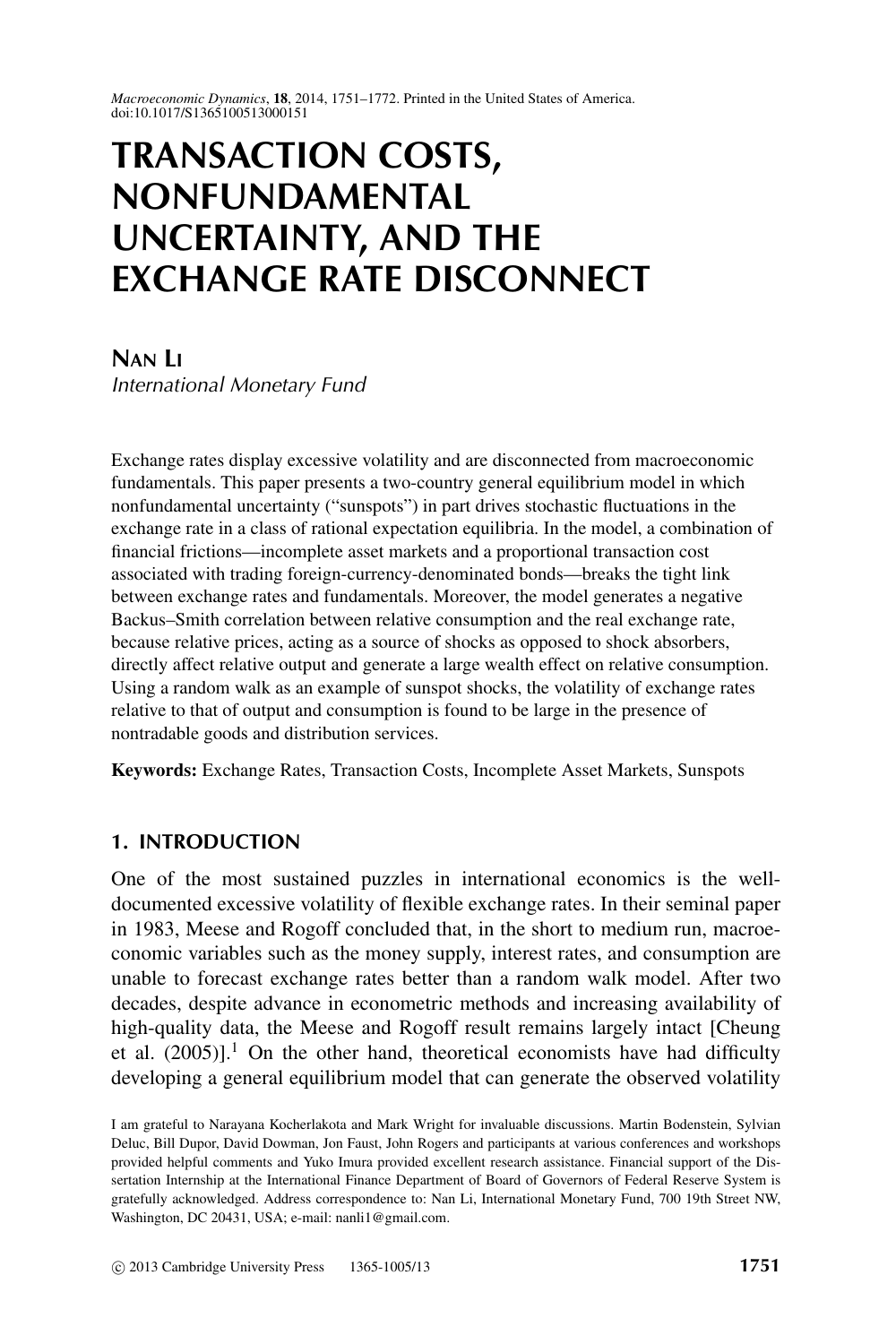in the exchange rate, partly because the fundamentals are relatively stable over time. This has come to be known as the "exchange rate disconnect puzzle."

In addition, gross international trade in assets is large, and plausibly larger than can be rationalized using standard models. As a result, many have concluded that exchange rates are driven by speculative behavior and bubbles or sunspots (e.g., market sentiments and animal spirits) in the foreign exchange markets. That is, exchange rates act as a source of destabilizing shocks as opposed to shock absorbers  $[Obstfeld (1985)]$ <sup>2</sup>. This has led to a substantial policy discussion about what can be done to reduce speculative behavior and eliminate bubbles (for example, a "Tobin tax"). Despite widespread belief in the nonfundamental uncertainty in exchange rates, it is difficult to construct model economies in which sunspots can drive the equilibrium exchange rate fluctuations.

This paper takes the view that the nominal exchange rate, as the price of a currency, is an asset price just like stock or security prices, and hence can be influenced by nonfundamental factors. We show that it is possible to construct equilibria where exchange rate fluctuations are at least in part driven by a nonfundamental stochastic process (or "sunspot"). The equilibrium exchange rate thereby appears to have "a life of its own," as elegantly put by Flood and Rose (1995). The two key features in our model are incomplete international asset markets and a transaction cost associated with trading foreign-currency-denominated assets.

The incomplete-asset-market assumption is widely adopted in the exchange rate literature. If international financial markets are complete, all the risk-sharing possibilities are exploited and the first-best allocation is achieved. Exchange rates are then tied to the ratio of the marginal utilities of consumption in the two countries, eliminating the possibility of exchange rate indeterminacy. As a result, equilibrium exchange rate behavior cannot be as volatile as in the data, because consumption is relatively stable.

The second feature of the model, the transaction cost, requires more explanation. Suppose there are two types of perfectly substitutable one-period nonstate-contingent bonds, one denominated in the home currency and the other in the foreign currency. Households face a proportional transaction cost when they choose to hold the bond denominated in the other country's currency. Naturally, the foreign bond is exposed to the exchange rate risk. As a result, home households choose to save in the foreign currency only if its (stochastically discounted) expected payoff weakly dominates that of the domestic one, and the transaction cost determines the spread between these two types of bonds. The same is true for foreign households. As long as the transaction cost is positive, there exists room for speculation and self-fulfilling equilibria arise. In this case, a sunspot can be injected into the exchange rate process. We show that in a framework where preferences are separable over consumption, leisure, and real money balance, a sunspot—defined as the difference between the realized exchange rate and the fundamental-determined exchange rate—can exist in the exchange rate. The only restriction the equilibrium imposes on the sunspot is that it has to follow two submartingale processes. Without the transaction cost, however, we show that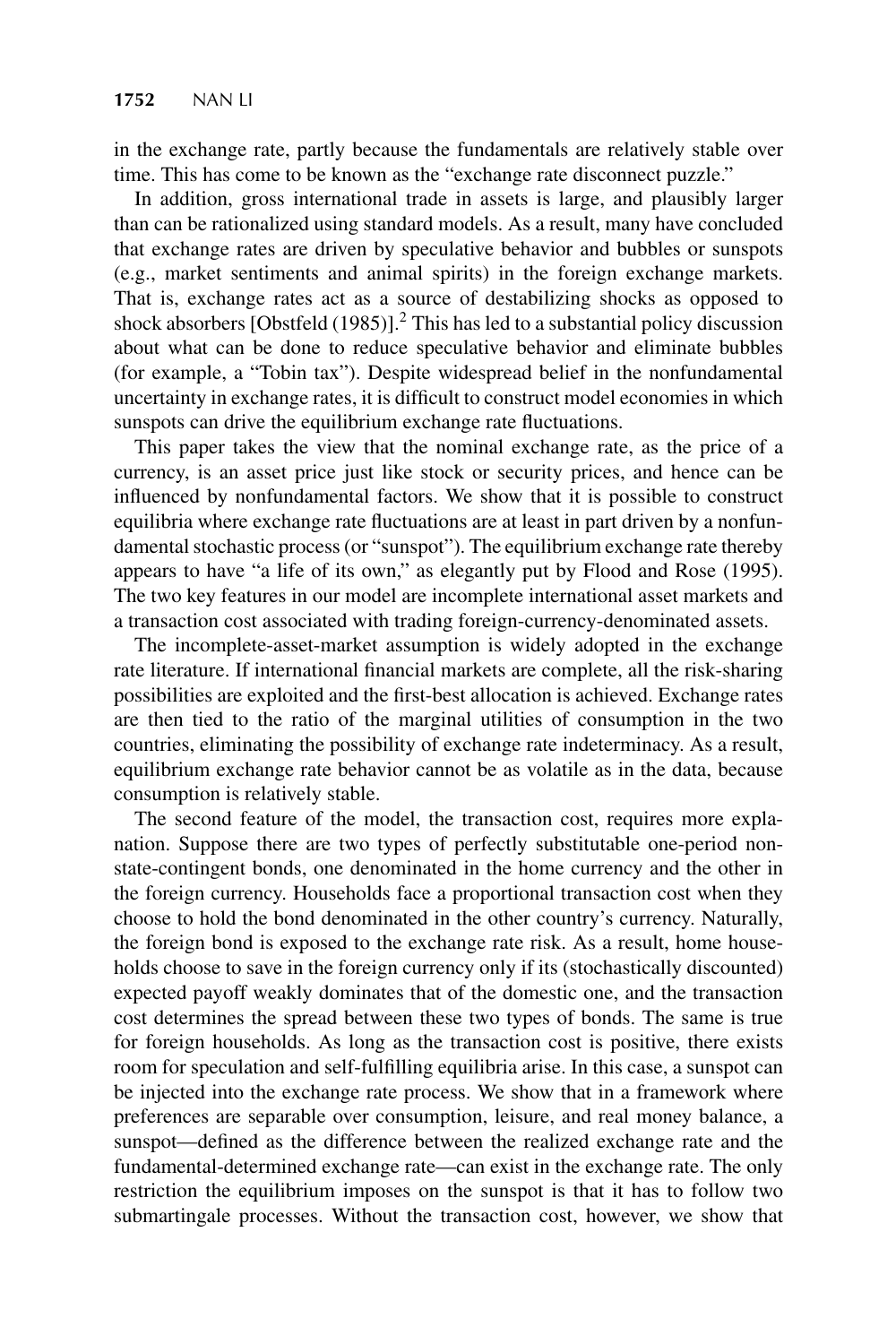the submartingale conditions imply a nominal exchange rate that is completely determined by relative monetary fundamentals, as in Devereux and Engel (2002).

We show that a random walk process in fact satisfies the two submartingale conditions, and the equilibrium exchange rate can be partly driven by a random walk.<sup>3</sup> In addition, the (absolute) volatility of the sunspot shocks increases with the size of the transaction cost. Although it is contrary to Tobin's speculation on the role of transaction costs in curbing the fluctuations in the financial market, this prediction of the model is consistent with the empirical evidence presented in Aliber et al. (2003).

Exchange rates are puzzling for economists not only because they are volatile, but also because they seem to have little effect on real macroeconomic variables. We show, with reasonable assumptions of nontradable goods and distribution cost, that exchange rate volatility in our model indeed is out of proportion to that of output and consumption differentials. The intensive nontradable input component in the distribution cost lowers the implied elasticity of substitution between home tradables and imported goods and significantly reduces the impact of terms of trade changes—which in our approach are mainly driven by sunspot shocks—on agents' optimal decisions. It is also well documented that the real exchange rate is strongly correlated with the nominal rate and exhibits equally large volatility. In this paper, we view the high volatility in the real exchange rate as a result of large fluctuations in the nominal exchange rate (partly driven by extrinsic uncertainty) and the deviation from PPP that is obtained with the presence of distribution costs and nontradable goods.<sup>4</sup> Allowing a small transaction cost, we can obtain a highly volatile nominal exchange rate and thus real exchange rate. The model also predicts that relative consumption is negatively correlated with the real exchange rate, in line with the Backus–Smith evidence on lack of risk sharing [Backus and Smith (1993)]. The relative output can also be negatively correlated with the terms of trade if the elasticity of substitution between domestic and foreign tradable goods is sufficiently low or if the nontradable distribution services are sufficiently important.

In contrast with the existing fundamentals-based models, in which productivity shocks are often the main driving force of international business cycles, our model with nonfundamental shocks can easily generate the negative Backus– Smith correlation. The reason is as follows. In most standard models, following a productivity boom, the home terms of trade and the real exchange rate depreciate; thus, the real exchange rate and relative consumption are positively correlated. The depreciation of relative prices propagates the benefits of country-specific gains abroad, improving risk sharing independent of trade in assets. In contrast, the terms of trade (as well as the real exchange rate) in this paper, driven by the sunspots, act as the source of economic fluctuations, as opposed to shock absorbers that mitigate the differences in cross-country business cycles, as in the standard model. A positive sunspot shock—which stems from "animal sprits" or changes in expectations in the international asset market—depreciates home terms of trade and the real exchange rate, lowering the relative value of home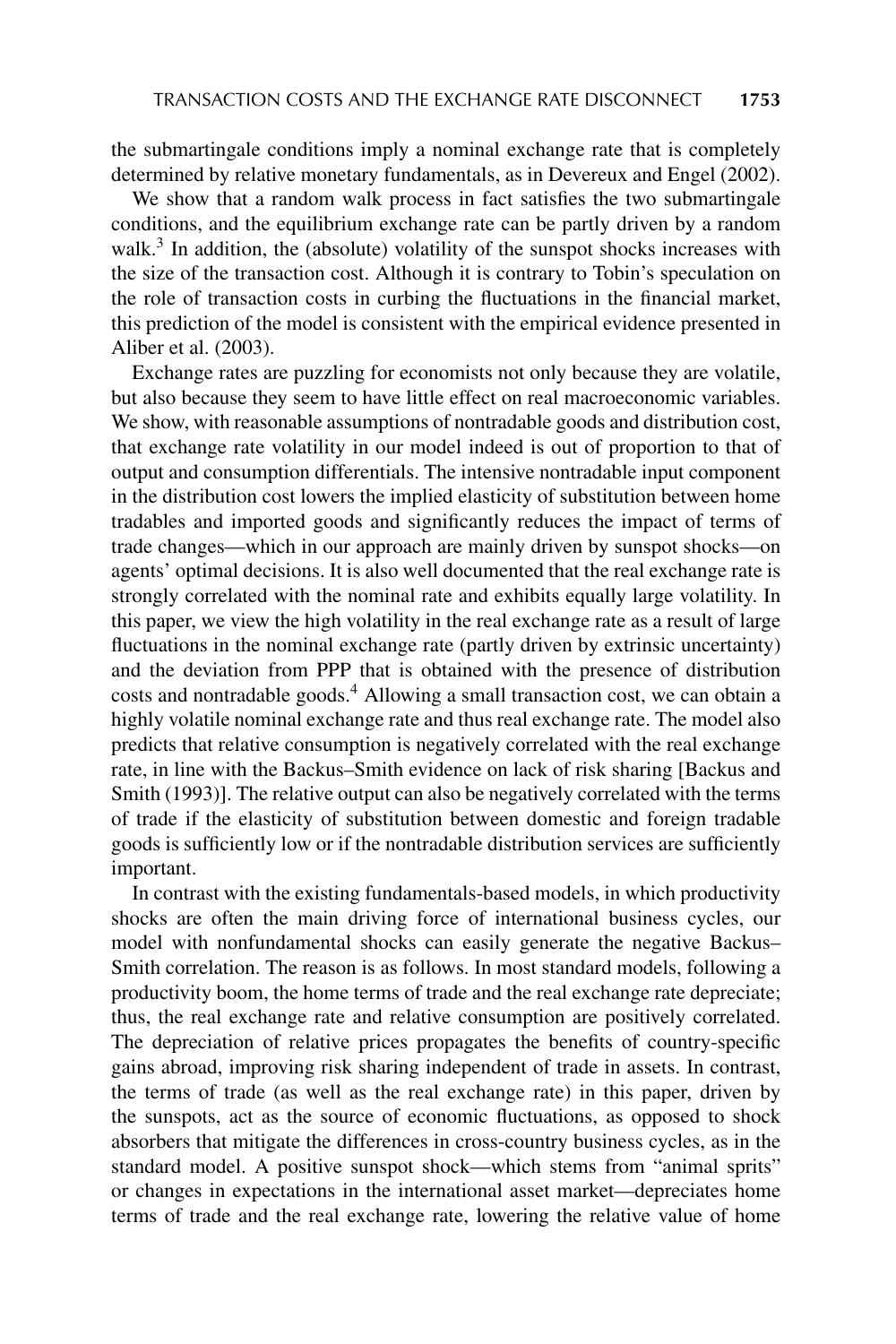output. This produces a direct negative wealth effect that leads to lower domestic consumption relative to foreign consumption.

Starting from Keynes, many economists believe that extrinsic uncertainty plays a significant role in driving the volatility of asset prices and affecting the allocation of resources. There is a long list of theoretical work that establishes the existence of extrinsic uncertainty in closed-economy general equilibrium [e.g., Azariadis (1981); Cass and Shell (1983); Tirole (1985); Santos and Woodford (1997); Kocherlakota (2008)]. More closely related to this paper is the earlier literature on exchange rate indeterminacy. Kareken and Wallace (1981) argue that because a fiat money has no fundamental value, the competitive equilibrium exchange rate should be indeterminate as long as there are no special restrictions on the usage of different currencies. However, in their framework, once the initial exchange rate is determined, it remains constant. King et al. (1992) made a further theoretical contribution by showing that there can be equilibria where extrinsic uncertainty causes the exchange rate to fluctuate when different currencies are not perfectly substitutable, in the sense that some agents must use particular currencies as payment. In our model, currencies are potentially completely substitutable, except that transaction costs create asymmetric returns on the same assets for home and foreign investors. Manuelli and Peck (1990) consider an overlapping generations model with stochastic endowments and show that there is a multiplicity of equilibrium in which equilibrium exchange rates can take the form of many different processes. There are equilibria where a fluctuating exchange rate yields the exact same consumption as a corresponding constant exchange rate; thus, consumption and the exchange rate appear to be disconnected. Differently from the previous literature, this paper demonstrates the existence of nonfundamental components in exchange rates in a fully articulated equilibrium open-economy macro model. Some papers have also introduced noise traders in the spirit of Jeanne and Rose (2002) to achieve stochastic deviation from uncovered interest rate parity [e.g., Devereux and Engel (2002)]. Although we also explore nonfundamental exchange rate volatility, we do not assume the existence of noise traders or impose irrationalities.

Previous studies have also provided various ways to reconcile the Backus–Smith puzzle with standard international real business cycle models. One is to introduce shocks to tastes as in Stockman and Tesar (1995) or shocks to investment-specific technology as in Raffo (2009). Potentially capable of resurrecting this negative correlation between the real exchange rate and relative consumption in the presence of only productivity shocks is the model by Corsetti et al. (2008). They show that a strong wealth effect—which requires either a highly persistent productivity shock or a very low elasticity of substitution between home and foreign goods—increases the demand for domestic goods and hence the relative price. This paper takes a entirely different approach and argues that nonfundamental shocks originating from the foreign exchange market contribute to the high volatility in exchange rates and manifest themselves as exogenous terms-of-trade shocks, directly affecting relative consumption in a way that is consistent with the Backus–Smith evidence.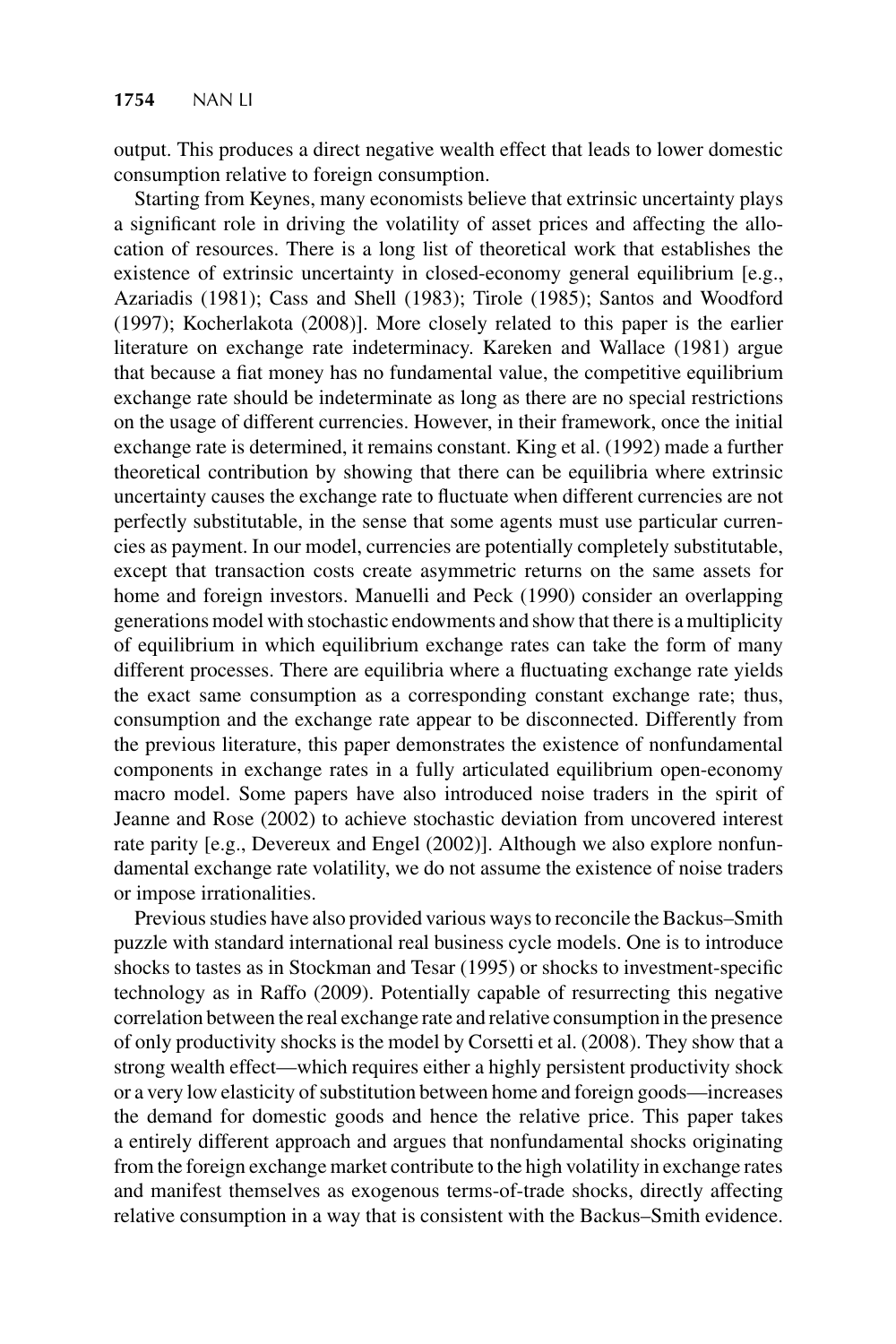One strength of the current framework is that it does not need to assume low trade elasticity, which can be at odds with micro estimates and the latest macro evidence [e.g., Feenstra et al. (2012)] or persistent shocks.

The remainder of the paper is organized as follows. In Section 2, the model environment is set up. Section 3 shows that there can be equilibria in which exchange rates display randomness unrelated to fundamentals. Section 4 concludes.

# **2. OPEN ECONOMY WITH MONETARY SHOCKS AND SUNSPOT SHOCKS**

The world economy consists of a home country and a foreign country. In each country, there are (i) an infinitely lived representative household, (ii) a tradable sector that produces nondurable consumption goods, (iii) a nontradable goods sector, (iv) a distribution sector that delivers imports and domestically produced tradable goods to households with domestic nontradable goods, and (v) a monetary authority. Variables in the foreign country are denoted by an asterisk. Goods produced in the home country are indicated by a subscript H and those originated from the foreign country by F. The following sections focus mainly on the home country, with the understanding that analogous expressions apply to the foreign country. There are an infinite number of time periods in the economy. In each time period  $t$ , the economy experiences one of finitely many exogenous states. These states specify money supply shocks and sunspot shocks that are orthogonal to each other. To keep the analysis simple and tractable, we abstract from important issues in the literature, such as sticky prices and monopolistic competition.

## **2.1. Households**

For simplicity, assume that preference is separable in consumption, real money balances, and labor supply. Preference of a representative home household is given by

$$
E_0\sum_{t=0}^{\infty}\beta^t U\left(C_t,\frac{M_t}{P_t},L_t\right),\,
$$

where

$$
U\left(C_t, \frac{M_t}{P_t}, L_t\right) = \left[\frac{C_t^{1-\omega}}{1-\omega} + \chi \ln\left(\frac{M_t}{P_t}\right) - \frac{\phi}{1+\psi}L_t^{1+\psi}\right],\tag{1}
$$

where  $\beta < 1$ ,  $C_t$  is home aggregate consumption,  $L_t$  is labor supply, and  $M_t/P_t$  is the home real money balance. Preferences over consumption, real money balance, and labor supply are separable. The household consumes a basket of nontradable goods  $C_N$  and tradable goods  $C_T$  which consist of domestically produced tradables  $C_H$  and imports from the foreign country  $C_F$ . The elasticity of substitution between tradable and nontradable goods is denoted by  $\rho$ , and that between homeand foreign-produced tradable goods by  $\theta$ . The domestic nontradable goods are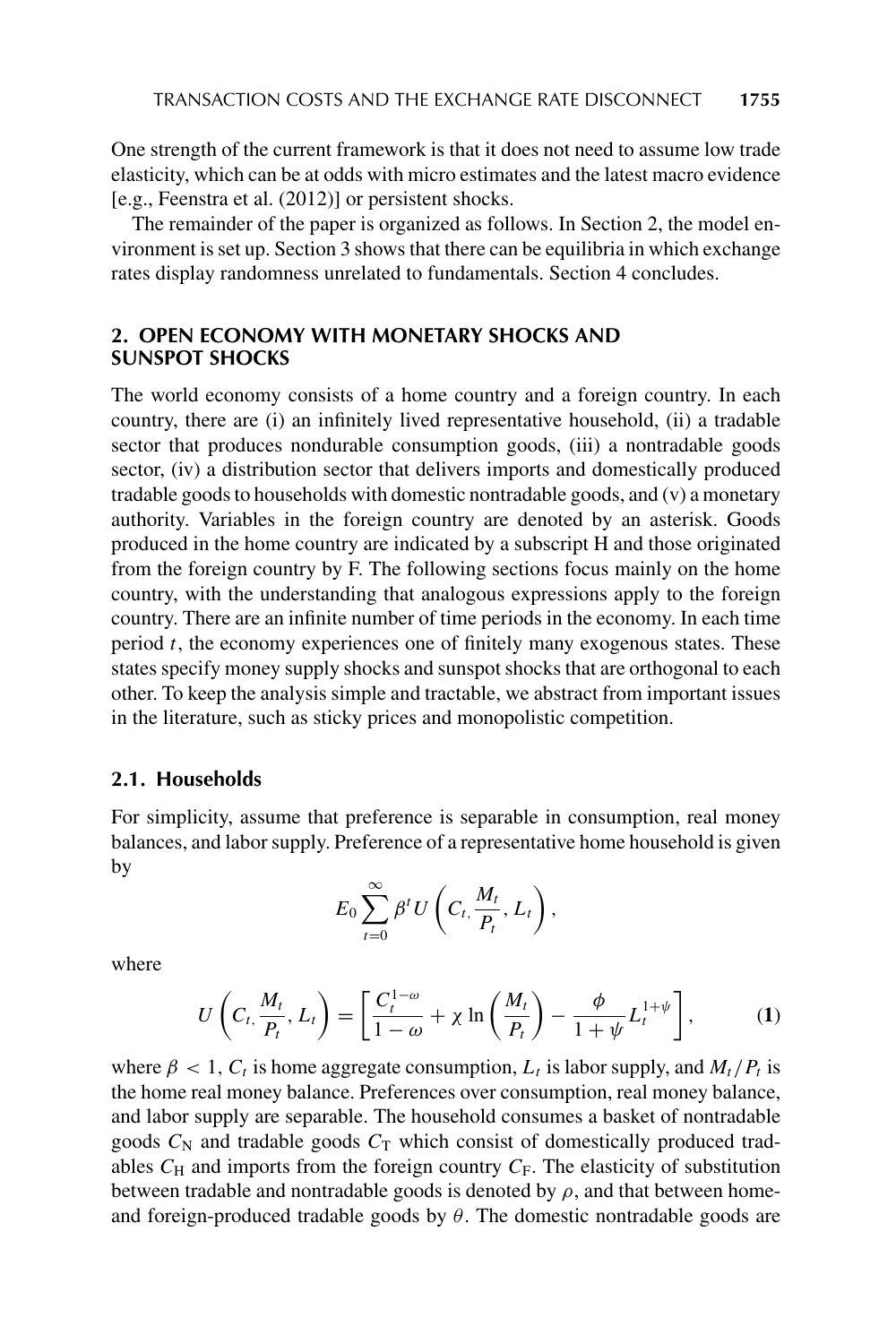used for both consumption and distribution services. The consumption indices for aggregate goods and tradable goods are

$$
C_t = \left[ \alpha_{\rm T}^{\frac{1}{\rho}} C_{\rm T,t}^{\frac{\rho-1}{\rho}} + (1 - \alpha_{\rm T})^{\frac{1}{\rho}} C_{\rm N,t}^{\frac{\rho-1}{\rho}} \right]^{\frac{\rho}{\rho-1}}, \tag{2}
$$

$$
C_{\mathrm{T},t} = \left[ \alpha_{\mathrm{H}}^{\frac{1}{\theta}} C_{\mathrm{H},t}^{\frac{\theta-1}{\theta}} + (1 - \alpha_{\mathrm{H}})^{\frac{1}{\theta}} C_{\mathrm{F},t}^{\frac{\theta-1}{\theta}} \right]^{\frac{\theta}{\theta-1}}, \tag{3}
$$

where  $\alpha_H > 1/2$  implies home bias. The associated price index for the aggregate consumption  $P_t$  and that for the tradable consumption goods  $P_{T,t}$  are

$$
P_t = \left[ \alpha_{\rm T} P_{\rm T,t}^{1-\rho} + (1-\alpha_{\rm T}) P_{\rm N,t}^{1-\rho} \right]^{\frac{1}{1-\rho}}, \qquad (4)
$$

$$
P_{\mathrm{T},t} = \left[ \alpha_{\mathrm{H}} P_{\mathrm{H},t}^{1-\theta} + (1 - \alpha_{\mathrm{H}}) P_{\mathrm{F},t}^{1-\theta} \right]^{\frac{1}{1-\theta}},\tag{5}
$$

where  $P_{N,t}$  is the price of home nontradable goods,  $P_{H,t}$  is the price of home tradable goods, and  $P_{F,t}$  is the price of imports in the home currency.

The international financial market is incomplete, and home and foreign households are allowed to trade two nominal risk-free bonds  $B_{H,t}$  and  $B_{F,t}$ , denominated in domestic and foreign currencies, respectively. But they can only borrow in bonds denominated in domestic currency. In other words,  $B_{F,t} \ge 0$ ,  $B_{H,t}^* \ge 0$ . The bond<br>prices are denoted by a, in the home currency and  $a^*$  in the foreign currency. An prices are denoted by  $q_t$  in the home currency and  $q_t^*$  in the foreign currency. An important feature of this model is that households face a transaction cost when important feature of this model is that households face a transaction cost when undertaking a position in the foreign exchange market. Thus, a borrower pays a fixed premium on the foreign interest, whereas a lender suffers from having less foreign interest income. This cost is equivalent to a service or handling fee charged on a foreign currency account or a bid–ask spread in the foreign currency.5

The sequence of events within a given time period is as follows. First, the sunspot and monetary shocks are realized and observed by all agents in the economy. Households enter the period with domestic cash balance  $M_{H,t}$ , domestic nominal bond holding  $B_{H,t}$ , and foreign bond holding  $B_{F,t}$ . The value of the foreign bond holding is reevaluated at the current nominal exchange rate  $S_t$ . The households also receive a cash transfer  $TR_t = M_t - M_{t-1}$  from the home monetary authority. Then the households decide on their consumption, money holding, labor supply, and bond holding in the financial markets. They have to pay a transaction cost of  $\gamma$  ( $> 0$ ) percent of the foreign bond trading. The aggregate transaction cost,  $TB_t = B_{F,t+1}q_t^* S_t \gamma \geq 0$ , is then rebated to domestic households in a lump-sum fashion. In the production sectors firms produce respective goods and earn profits fashion. In the production sectors, firms produce respective goods and earn profits  $\Pi_t$ , which are redistributed to the households. The home household's flow budget constraint is given by

$$
P_t C_t + M_{H,t+1} + B_{H,t+1} q_t + B_{F,t+1} q_t^* S_t (1 + \gamma)
$$
  
\n
$$
\leq M_{H,t} + B_{H,t} + B_{F,t} S_t + \Pi_t + W_t L_t + \text{TR}_t + \text{TB}_t.
$$
 (6)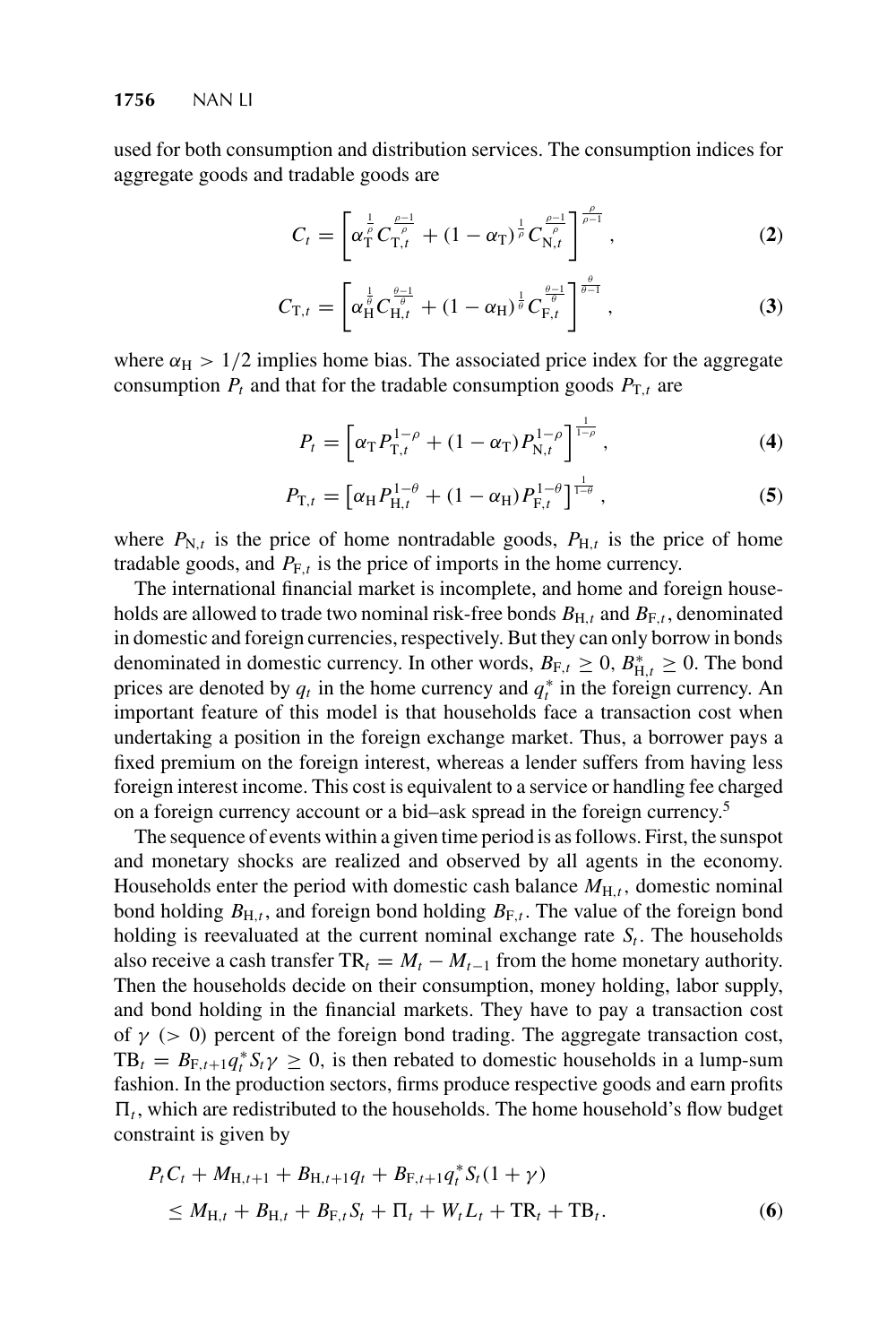## **2.2. Goods Producers and Distribution Service**

In each country, there are two production sectors (one for tradables and the other for nontradables) and a distribution sector. Firms are perfectly competitive, and production of consumption goods is carried out using linear technologies  $Y_t$  =  $A_t L_t$ , where  $A_t$  denotes productivity. Prices are flexible and set in the consumers' currency (i.e., local currency pricing is used). After the state is realized in period t, tradable-goods producers choose a wholesale price  $P_{H,t}^p$  for the domestic market<br>and  $P_{h}^{p*}$  for the foreign market in order to maximize profit. Because there is no and  $P_{H,t}^{p*}$  for the foreign market in order to maximize profit. Because there is no<br>impediment to trade, the law of one price holds at the producer level each period. impediment to trade, the law of one price holds at the producer level each period, and perfect competition implies that prices are determined by the marginal cost:

$$
P_{\mathrm{H},t}^{p} = S_{t} P_{\mathrm{H},t}^{p*} = \frac{W_{t}}{A_{t}^{\mathrm{T}}}.
$$
\n(7)

Similarly, the price of nontradable goods is given by  $P_{N,t} = W_t/A_N^N$ .<br>Burstein et al. (2003) emphasize the role of local distribution set

Burstein et al. (2003) emphasize the role of local distribution services, such as wholesale and retail services, advertisement costs, market penetration, and local transportation in delivering consumption goods to households. Similarly, we assume that the distribution sector buys tradable goods from producers and charges  $\eta$  units of local nontradable goods to deliver one unit of tradable goods to households. Free entry implies zero profit, and the distribution cost creates a wedge between the producer and consumer prices:

$$
P_{\mathrm{H},t} = P_{\mathrm{H},t}^p + \eta P_{\mathrm{N},t}, \quad P_{\mathrm{F},t} = P_{\mathrm{F},t}^p + \eta P_{\mathrm{N},t}.
$$
 (8)

## **2.3. Money Supply**

Government changes the money supply through direct transfers. For simplicity, we assume that money supply follows a simple random walk stochastic process:

$$
M_{t+1} = g_t M_t \text{ and } \ln g_t = \varepsilon_{g,t} \sim N(0, \sigma_g^2). \tag{9}
$$

This implies that

$$
E_t \frac{M_t}{M_{t+1}} \equiv \frac{1}{g} = \exp\left(\frac{\sigma_g^2}{2}\right) \text{ for all } t.
$$
 (10)

The stochastic process of money supply in the foreign country is analogous. Home and foreign money supplies are uncorrelated.

## **3. CHARACTERIZING COMPETITIVE EQUILIBRIUM**

We define equilibrium as follows: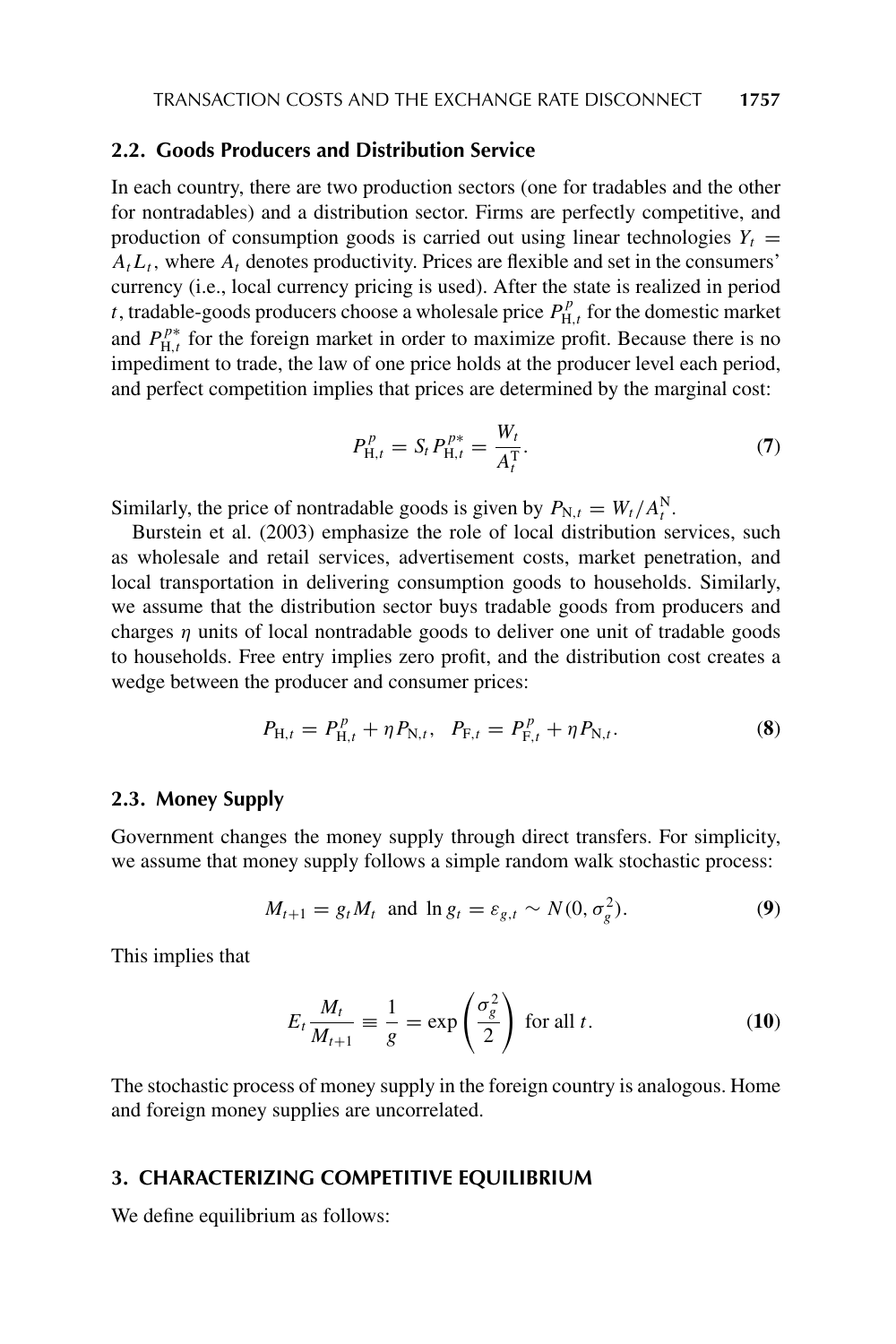**DEFINITION** 1. *Given the initial holdings of bonds and money* ( $B_{H,0}$ ,  $B_{F,0}$ ,  $M_0$ ,  $M_0^*$ ), an equilibrium is a set of prices  $\{S_t, P_t, P_t^*, W_t, W_t^*, q_t, q_t^*\}_{\infty}^{\infty}$ , con-<br>sumption allocations  $\{C_t, C_t^*, C_t^*, C_t^*, C_t^*, W_t^*, q_t, q_t^*\}_{\infty}^{\infty}$ , choices *sumption allocations*  ${C_{H,t}, C_{F,t}, C_{H,t}^*, C_{N,t}^*, C_{N,t}^*, C_{N,t}^*}$  *portfolio choices*<br> ${L}$  ${B_{H,t}, B_{H,t}, B_{F,t}, B_{F,t}^* \}_{n=0}^{\infty}$ , *labor supply*  ${\{\tilde{L}_t, L_t^* \}_{t=0}^{\infty}}$ , *and currency holdings*  ${M_{H,t}, M_{F,t}^*}$ <sup>2</sup> $\sum_{t=0}^{\infty}$  *such that* 

- (i) Given prices and history  $s^t$ , households maximize the lifetime utility subject to (a) the hydnet constraints (b) nonnegative money holding conditions  $M_t$ ,  $> 0$ ,  $M^*$ ,  $>$ *the budget constraints, (b) nonnegative money holding conditions*  $M_{H,t} \geq 0$ ,  $M_{F,t}^* \geq 0$ ,  $M_{F,t}^* \geq 0$ ,  $M_{F,t}^* \geq 0$ ,  $M_{F,t}^* \geq 0$ ,  $M_{F,t}^* \geq 0$ ,  $M_{F,t}^* \geq 0$ ,  $M_{F,t}^* \geq 0$ ,  $M_{F,t}^* \geq 0$ ,  $M_{F,t}^* \geq$ 0, *(c) foreign currency borrowing constraints*  $B_{F,t} \ge 0$ ,  $B_{1,t}^* \ge 0$ , and *(d) the transversality condition*  $\lim_{T \to \infty} E_t \beta^{t+T} \frac{U_{C,t+T}}{P_{t+T}} (M_{t+T} + B_{H,t+T} + B_{F,t+T}^* S_{t+T}) = 0.$ <br>The goods market clears for traded goods and nontraded goods:
- (ii) *The goods market clears for traded goods and nontraded goods:*

$$
C_{H,t} + C_{H,t}^* = A_t^T L_t^T, \quad (C_{H,t} + C_{F,t})\eta + C_{N,t} = A_t^N L_t^N,
$$
 (11)

$$
C_{\mathrm{F},t} + C_{\mathrm{F},t}^{*} = A_{t}^{*T} L_{t}^{*T}, \quad (C_{\mathrm{H},t}^{*} + C_{\mathrm{F},t}^{*})\eta + C_{\mathrm{N},t}^{*} = A_{t}^{*N} L_{t}^{*N}.
$$
 (12)

(iii) *The bond market clears:*  $B_{H,t} + B_{H,t}^* = 0$ ,  $B_{F,t}^* + B_{F,t} = 0$ .

## **3.1. Exchange Rates and Nonfundamental Uncertainty**

Because the representative agent's problem involves maximizing a concave function over a nonempty, compact constraint set, the first-order conditions are necessary and sufficient. Solving the household's problem, the optimality conditions with respect to labor supply and real money balance are

$$
\frac{W_t}{P_t} = \phi L_t^{\psi} C_t^{\omega},\tag{13}
$$

$$
\frac{M_t}{P_t} = \frac{C_t^{\omega}}{1 - q_t}.
$$
\n(14)

The first equation implies that the real wage should equal the marginal rate of substitution between consumption and leisure. The second equation captures the trade-off between money holding and consumption and can be equivalently written as  $U_{M,t}R_t = (R_t - 1)\frac{U_{c,t}}{P_t}$ , where  $R_t = 1/q_t$  is the gross nominal in-<br>terest rate. Therefore, the marginal benefit of saving one additional unit of the terest rate. Therefore, the marginal benefit of saving one additional unit of the domestic currency equals the marginal cost of forgoing the interest on this one unit of currency. Substituting the equilibrium bond price,  $q_t = E_t(Q_{t,t+1})$ , where  $Q_{t,t+1} = \beta \frac{C_{t+1}^{-\omega}/P_{t+1}}{C_{t}^{-\omega}/P_{t}}$ , into the first-order condition of money balance, iterating<br>forward and imposing the transversality conditions, we get the marginal utility of forward, and imposing the transversality conditions, we get the marginal utility of real consumption in terms of the stream of optimal money demand as

$$
\frac{C_t^{-\omega}}{P_t} = \frac{1}{M_t} + \beta E_t \frac{C_{t+1}^{-\omega}}{P_{t+1}} = E_t \Sigma_{i=0}^{\infty} \beta^i \frac{1}{M_{t+i}}.
$$
\n(15)

Random walk monetary shocks, together with real money balance in logarithms in the utility function, implies a time-invariant interest rate  $R_t = g/\beta$ . This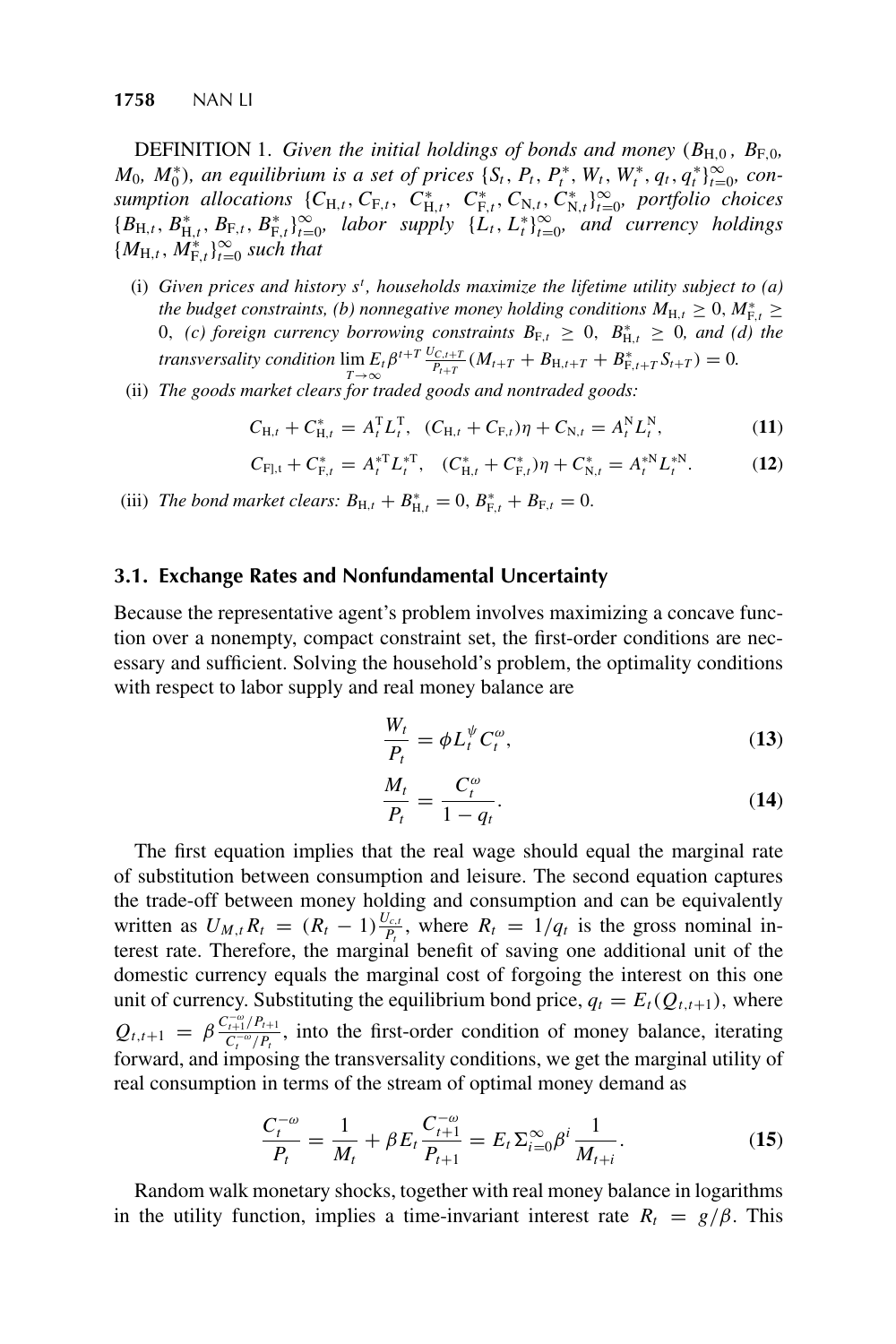implies that the state-contingent value of domestic currency delivered in period  $t + 1$  (i.e., the pricing kernel) is determined by the stochastic money growth rate  $Q_{\text{max}} = \beta \frac{M_t}{r} \frac{1 - q_t}{r} = \beta$ . For the home (foreign) bousehold, the bond rate,  $Q_{t,t+1} = \beta \frac{M_t}{M_{t+1}}$ <br>denominated in form  $\frac{1-q_t}{1-q_{t+1}} = \frac{\beta}{g_{t+1}}$ . For the home (foreign) household, the bond denominated in foreign (home) currency is a risky asset, as its value fluctuates with the nominal exchange rate. The discounted expected excess return of the risky asset equals zero in the equilibrium with nonzero bond holdings. Therefore,

$$
E_t Q_{t,t+1} \left[ R_t^* \frac{S_{t+1}}{S_t (1+\gamma)} - R_t \right] = 0, \tag{16}
$$

and from the foreign households' point of view,

$$
E_t Q_{t,t+1}^* \left[ R_t \frac{S_{t+1}^{-1}}{S_t (1+\gamma)} - R_t^* \right] = 0.
$$
 (17)

Intuitively, currency is an asset because it is storable and can be invested. The price of an asset (i.e., the price of the foreign currency in terms of the domestic currency,  $S_t$ , and the price of the domestic currency in terms of the foreign currency,  $S_t^{-1}$ ) is no determined simply by current flow supply and demand. Instead, it is<br>shown in the preceding to follow a quasi-martingale process, which means that shown in the preceding to follow a quasi-martingale process, which means that the price of the asset is the expected discounted value of its future payoff. For the home household, the payoff of holding the bond denominated in foreign currency is governed by the growth rate of the nominal exchange rate and foreign interest rate, whereas for the foreign household, the payoff to the bond denominated in home currency is governed by the growth rate of the reciprocals of the nominal exchange rate, both adjusted by the transaction cost. Given the equilibrium marginal rate of substitution and time-invariant interest rates, equations (16) and (17) yield

$$
E_t \frac{S_{t+1}}{g_{t+1}} = \frac{S_t}{g^*} (1 + \gamma), \quad E_t \frac{S_{t+1}^{-1}}{g_{t+1}^*} = \frac{S_t^{-1}}{g} (1 + \gamma).
$$
 (18)

PROPOSITION 2. *With an incomplete asset market and a transaction cost* γ (> <sup>0</sup>), *there exists a class of equilibria in which the nominal exchange rate is driven by two components, fundamentals*  $(M_t/M_t^*)$  *and a sunspot (v<sub>t</sub>). Specifically,*  $S_t = \frac{M_t}{l} v_t$ *, where v<sub>t</sub> is a sunspot that is unrelated to preference, money supply*  $S_t = \frac{M_t}{M_t^*} v_t$ , where  $v_t$  is a sunspot that is unrelated to preference, money supply,<br>and productivity. The supspot component follows a forward-looking stochastic and productivity. The sunspot component follows a forward-looking stochastic *process and must satisfy the following restrictions:*  $E_t v_{t+1} = v_t(1 + \gamma)$  *and*  $E_t v_{t+1}^{-1} = v_t^{-1} (1 + \gamma).$ 

The strategy to prove this proposition is "guess and verify" ; i.e., a candidate equilibrium is proposed and shown to satisfy the equilibrium conditions. Let  $v_t$  $S_t/S_t^J$  denote the deviation of the equilibrium nominal exchange rate from<br>its fundamental value  $S_t^f = M/M^*$  Plug  $S = \frac{M_t}{M}$  hack into (18). The its fundamental value  $S_t^f = M_t/M_t^{*,6}$  Plug  $S_t = \frac{M_t}{M_t^*} v_t$  back into (18). The equilibrium intertemporal conditions become  $E_t(\frac{M_t}{M_{t+1}^*}v_{t+1}) = \frac{M_t}{M_t^*g^*}v_t(1+\gamma)$  and  $E_t(\frac{M_t^*}{M_{t+1}}v_{t+1}^{-1}) = \frac{M_t^*}{M_t g^*}v_t^{-1}(1+\gamma)$ . Given the random  $\frac{M_t^*}{M_{t+1}}v_{t+1}^{-1}$  =  $\frac{M_t^*}{M_t g}$  $\frac{M_t^*}{M_t g^*} v_t^{-1} (1 + \gamma)$ . Given the random-walk nature of the money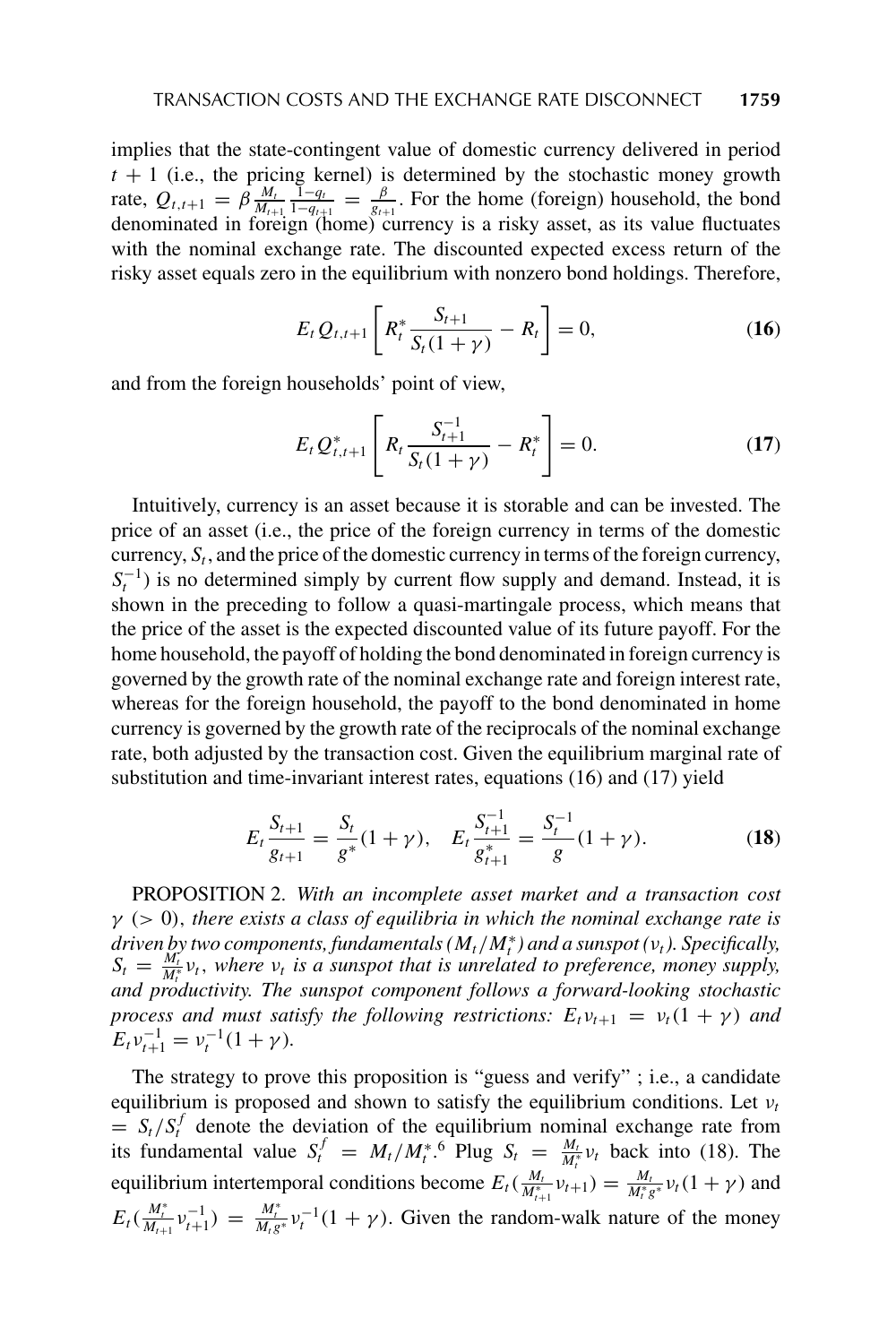supply, these equations are reduced to

$$
E_t v_{t+1} = v_t (1 + \gamma) \text{ and } E_t v_{t+1}^{-1} = v_t^{-1} (1 + \gamma). \tag{19}
$$

Therefore, in this specific class of equilibria, the sunspot is necessarily constrained according to two submartingale conditions implied by the optimal intertemporal substitution, even though it can take arbitrary functional forms. Intuitively, because the rate of return on the foreign asset is risky and is also associated with a positive transaction fee, for this equilibrium to be sustained investors must see the opportunity for speculation and a self-fulfilling equilibrium (sunspots) must arise. Because of the wedge created by the proportional transaction cost, home (foreign) investors expect (rationally) that the bonds denominated in foreign (home) currency will pay off better  $(E_t \frac{v_{t+1}}{v_t} > 1$  and  $E_t \frac{v_{t+1}^{-1}}{v_t^{-1}} > 1$ ), and both optimally choose nonzero bond holdings in the currency of the other country.

To see the role of the positive transaction cost mechanically, from (19) it follows that  $\text{Cov}_t(v_{t+1}, v_{t+1}^{-1}) = 1 - (1 + \gamma)^2 < 0$  for  $\gamma > 0$ . Otherwise, if  $\gamma = 0$ , by Jensen's inequality,  $Cov_t(v_{t+1}, v_{t+1}^{-1}) = 0$ , implying that  $\{v_t\}_{t=0}^{\infty}$  has to be deter-<br>ministic and the nominal exchange rate is proportional to the relative exogenous ministic and the nominal exchange rate is proportional to the relative exogenous money supply. That is,  $S_t = M_t/M_t^*$ .

In our specific framework,  $\sigma^2(\ln S_t) = \sigma^2(\ln M_t - \ln M_t^*) + \sigma^2(\ln \nu_t)$ , the<br>ctuations in the nominal exchange rate are *in part* caused by the extrinsic fluctuations in the nominal exchange rate are *in part* caused by the extrinsic uncertainty regardless of how prices are set or how production is carried out. The nominal exchange rate is a financial variable and related only to the monetary variables and foreign exchange market elements (such as market sentiment or "animal spirits").

Our analysis so far has highlighted how the nominal exchange rate can (potentially) be jointly determined by monetary fundamentals and sunspots. But note that the proof is not complete until we specify the rest of the economy. Especially, we need to show that goods market trading would not eliminate nonfundamental uncertainties in the economy. A related question is, Can sunspots in the nominal exchange rate be an important source of shocks that drive large swings in output and consumption? This question will be answered in Sections 3.2 and 3.3.

*On "Siegel's paradox."* To further illustrate the role of the financial transaction cost in generating nonfundamental randomness in the nominal exchange rate, consider "Siegel's Paradox." Siegel (1972) shows that if the forward dollar price of the Euro  $F_t$  perfectly reflects the expected future spot rate  $S_{t+1}$ , so that  $F_t =$  $E_t S_{t+1}$ , then by Jensen's inequality the forward Euro price of the dollar  $F_t^{-1}$ would be  $F_t^{-1} < E_t S_{t+1}^{-1}$ . Hence, if investors are risk-neutral, then there exists no<br>forward exchange rate that rules out expected profit opportunities from speculating forward exchange rate that rules out expected profit opportunities from speculating on future exchange rates. Engel (1984, 1999), however, emphasizes that investors are interested in real profits rather than nominal ones. If the states of the world in which one makes a profit in domestic currency are precisely the ones where domestic prices of goods increase, there is no real profit in the forward market.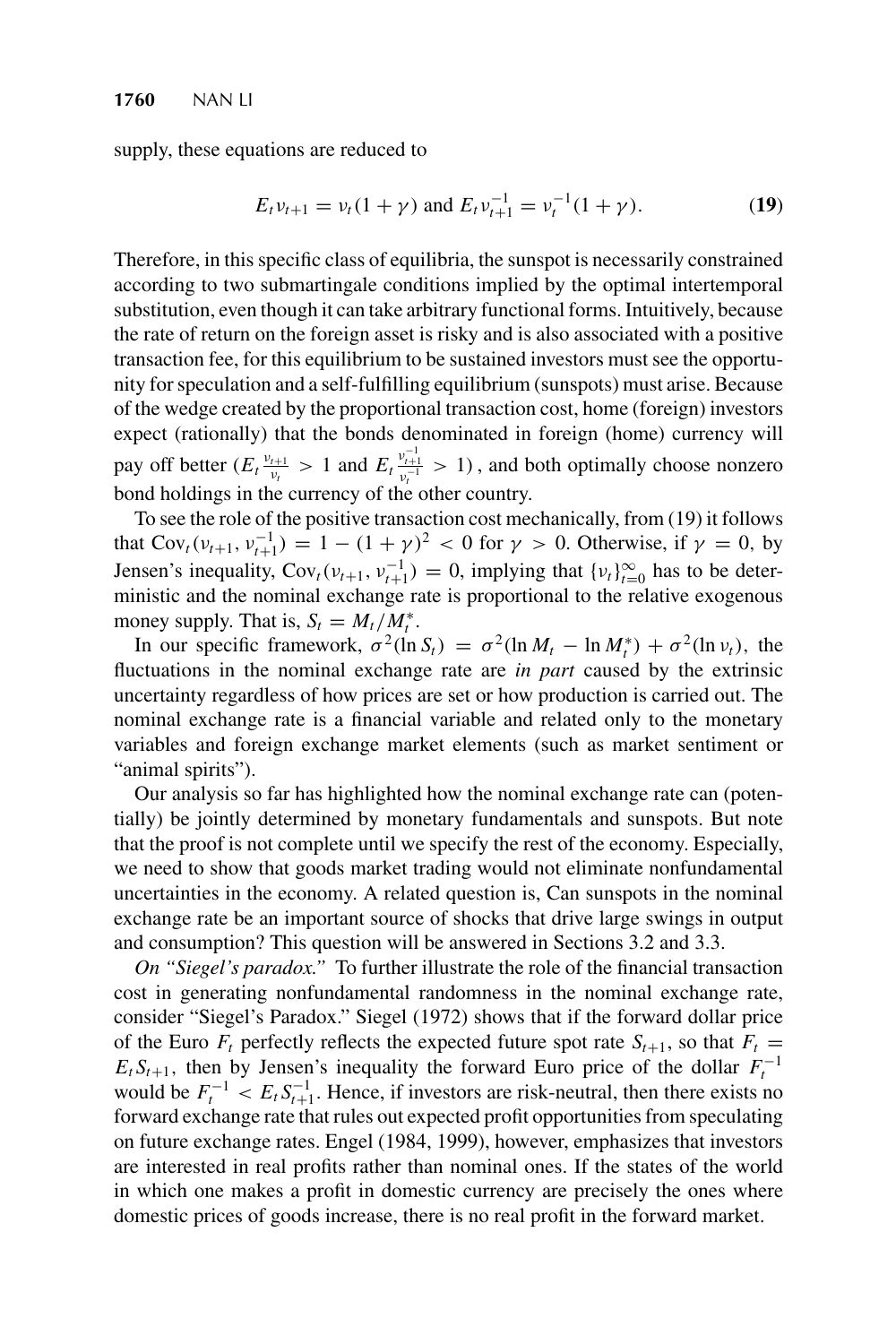This model is consistent with this insight. In equilibrium, the forward rate is  $F_t = S_t R_t / R_t^*$ . Consider first  $\gamma = 0$ . Equations (16) and (17) imply that

$$
F_t = \frac{E_t Q_{t,t+1} S_{t+1}}{E_t Q_{t,t+1}} = E_t \beta \frac{C_{t+1}^{-\omega}}{C_t^{-\omega}} \frac{S_{t+1}}{P_{t+1}} / E_t \beta \frac{C_{t+1}^{-\omega}}{C_t^{-\omega}} \frac{1}{P_{t+1}},
$$
(20)

where  $\beta \frac{C_{t+1}^{-\omega}}{C_{t}}$  is the stochastic discount factor for *real* values and  $1/P_{t+1}$  is the where  $\rho \frac{C_t}{C_t}$  is the stochastic discount ractor for *real* values and 1/  $r_{t+1}$  is the purchasing power of the domestic currency in the next period. In our model, if investors are risk-neutral (i.e.,  $\omega = 0$ ),  $cov_t(P_{t+1}^{-1}, S_{t+1}) < 0$ , because under<br>flexible pricing, increasing money supply depreciates the domestic currency and flexible pricing, increasing money supply depreciates the domestic currency and at the same time raises prices. It follows that  $F_t = E_t S_{t+1} + \text{cov}_t(P_{t+1}^{-1}, S_{t+1}) <$ <br> $F_s$ . Similarly,  $F_{t+1} \geq F_s C^{-1}$ . Therefore, both democits and foreign invectors  $E_t S_{t+1}$ . Similarly,  $F_t^{-1} < E_t S_{t+1}^{-1}$ . Therefore, both domestic and foreign investors can expect to make nominal profits in their own currencies, but no real profit can expect to make nominal profits in their own currencies, but no real profit measured in their own baskets of goods.

In our model, we can make a stronger statement with a small positive transaction cost. That is, we can still solve the paradox even when  $cov_t(Q_{t,t+1}, S_{t+1}) =$  $\text{cov}_t(Q_{t,t+1}^*, S_{t+1}^{-1}) = 0$ . Consider an extreme case in which there is no funda-<br>mental uncertainty: i.e.,  $a = a$  and  $a^* = a^*$  yt. In this case, the forward rate mental uncertainty; i.e.,  $g_t = g$  and  $g_t^* = g^* \forall t$ . In this case, the forward rate<br>satifies  $F^{-1}S^{-1}(1 + y) = F - F S$ .  $y(t) + y$  and S is driven only by the satifies  $E_t^{-1} S_{t+1}^{-1}(1 + \gamma) = F_t = E_t S_{t+1}/(1 + \gamma)$  and  $S_t$  is driven only by the stochastic supports. There are no real (or nominal) profits in the forward market stochastic sunspots. There are no real (or nominal) profits in the forward market, simply because the expected returns of the same asset for domestic and foreign investors are asymmetric because of the transaction costs. The transaction costs create a wedge that allows the nominal exchange rate to be stochastic even when fundamentals are deterministic.

*Random walk sunspots and the "Tobin Tax."* We have shown that the exchange rate can incorporate an exogenous, nonfundamental process,  $v_t$ , with the two submartingale conditions as restrictions. Here, we investigate the relationship between the transaction cost and the volatility of the sunspot process by considering a special candidate equilibrium process for the sunspots.

Meese and Rogoff (1983) show that, among industrial countries, floating exchange rates behave like random walk processes. That is, today's spot rate is the best guess of tomorrow's:  $\ln S_{t+1} = \ln S_t + \zeta_t$ , where  $\zeta_t$  is an i.i.d. normal random variable. An example of the sunspot process  $\{v_t\}_{t=0}^{\infty}$  that generates a random walk<br>nominal exchange rate can be given by nominal exchange rate can be given by

$$
\ln \nu_{t+1} = \ln \nu_t + \zeta_t \text{ and } \zeta_t \sim N(0, \sigma_v^2). \tag{21}
$$

Equilibrium conditions (19) thus imply that  $\sigma_{\nu}^2 = 2 \ln(1 + \gamma)$ . Given that  $S_t =$ Equilibrium conditions (19) thus imply that  $\sigma_v^2 = 2 \ln(1 + \gamma)$ . Given that  $S_t = \frac{M_t}{M_t^*} v$ , the growth rate of the nominal exchange rate is now lognormally distributed, and  $E_t \frac{S_{t+1}}{S_t} = \exp(\frac{\sigma_S^2}{2}) = (1 + \gamma) \frac{g^*}{g}$ . Equivalently,

$$
\sigma^{2}(S_{t}) = 2 \ln \left[ (1 + \gamma) \frac{g^{*}}{g} \right].
$$
 (22)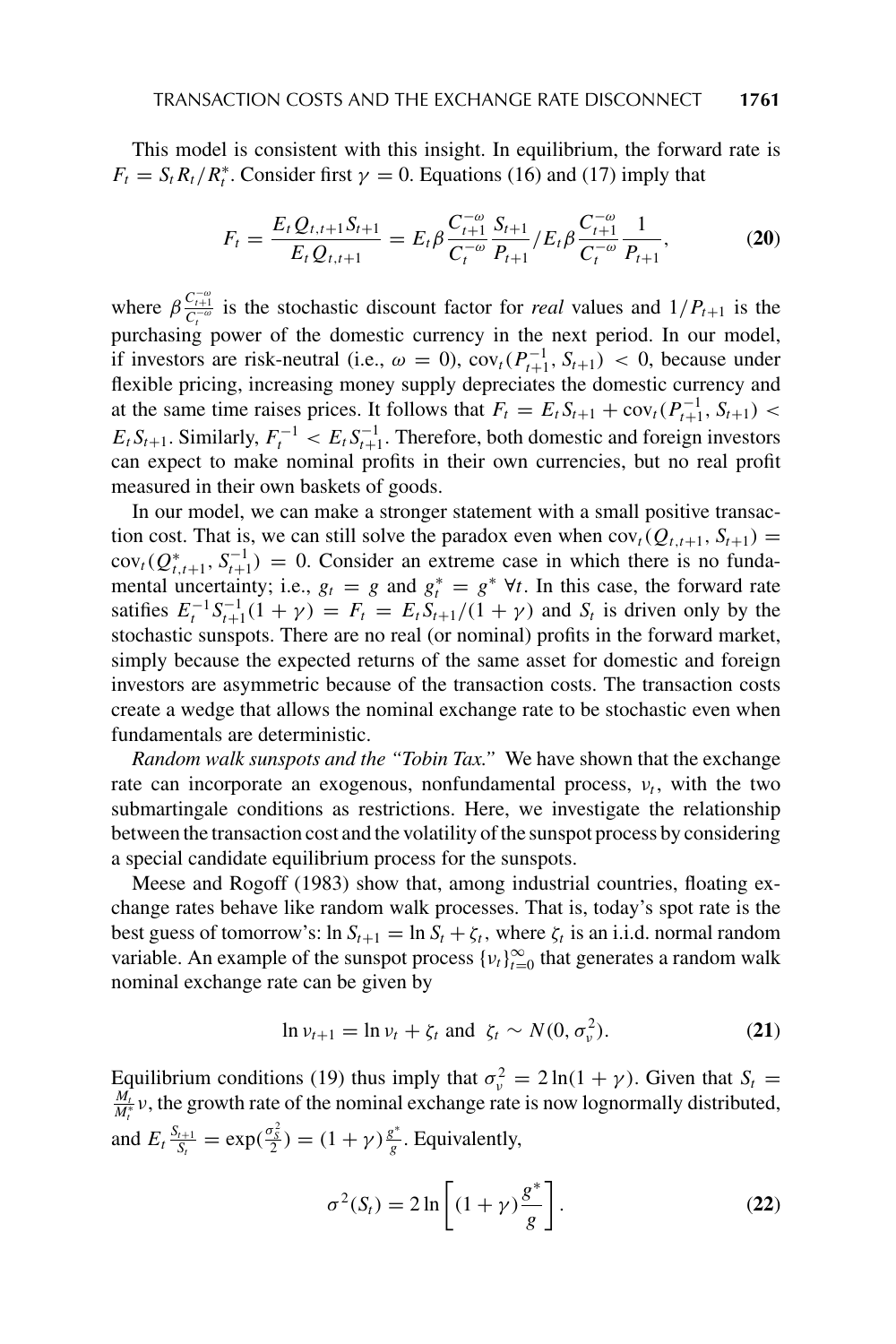Therefore, the volatility of the exchange rate is an increasing function of the transaction cost.<sup>7</sup>

This positive relationship between the volatility of the nominal exchange rate and the size of the transaction cost is related to an earlier debate over the role of the "Tobin tax." Tobin (1978) suggests imposing a tax on all foreign exchange transactions to decrease the volatility of prices. The argument is that a speculator who traded more frequently would be hurt more by this transaction tax. Empirically, Aliber et al. (2003) present evidence showing that volatility increases with the level of transaction costs faced by marginal investors, contrary to Tobin's speculation. Our model prediction is in line with this empirical observation. A higher transaction cost leaves more room for speculation and allows larger fluctuations of sunspots.

# **3.2. Exchange Rates and Consumption Differentials**

For the sake of clarity, we first consider a simple scenario when labor supply is perfectly elastic, i.e.,  $\psi = 0$  [equivalent to the indivisible labor as in Hansen (1985)]. In addition, to keep the analysis focused, we assume productivity levels are the same across tradable and nontradable sectors.

Under the simplifying assumptions, the producer's price of the home-produced product is equivalent to the price of the nontradable and both are given by the unit labor cost under the zero profit condition:  $P_{H,t}^p = P_{N,t} = W_t/A_t$ , where the equilibrium nominal wage  $W_t = \phi L_t^{\psi} C_t^{\omega} P_t = \frac{\phi}{\chi} L_t^{\psi} M_t (1 - q_t)$ . The fluctuations in the terms of trade at producer prices are thereby completely driven by the equinorium nominal wage  $w_t = \varphi L_i$   $C_i^T P_t = \frac{1}{\chi} L_i^T M_t (1 - q_t)$ . The includions in the terms of trade at producer prices are thereby completely driven by the sunspot component  $(v_t)$  of the nominal exchange rate. That is,

$$
\tau_t = \frac{p_{F,t}^p}{P_{H,t}^p} = \frac{S_t W_t^*}{W_t} \frac{A_t}{A_t^*} = \frac{(1 - q_t^*) A_t M_t^*}{(1 - q_t) A_t^* M_t} S_t = \frac{1 - \beta/g^*}{1 - \beta/g} \frac{A_t}{A_t^*} v_t.
$$
 (23)

Without sunspots, the equilibrium terms-of-trade movements exactly offset the changes in relative productivity (if there are any) and help to achieve risk sharing irrespective of trade in financial markets, which is similar to the point emphasized by Cole and Obstfelt (1991) and Corsetti and Pesenti (2001, 2005). With a perfectly elastic labor supply, the nominal labor cost is proportional to the money supply, offsetting the direct effects of monetary shocks but not the sunspot shocks. Therefore, in the absence of productivity shocks, sunspots manifest themselves as exogenous terms-of-trade shocks.

Putting the equilibrium conditions (7), (13), and (23) together, we can link the relative consumption directly to the terms of trade and the real exchange rate as follows:

$$
\left(\frac{C_t}{C_t^*}\right)^{\omega} = \frac{W_t/P_t}{W_t^*/P_t^*} = \frac{P_{H,t}^p A_t/P_t}{P_{F,t}^{p*} A_t^*/P_t^*} = \frac{A_t}{\tau_t A_t^*} \frac{S_t P_t^*}{P_t} = \frac{A_t}{\tau_t A_t^*} R E R_t.
$$
 (24)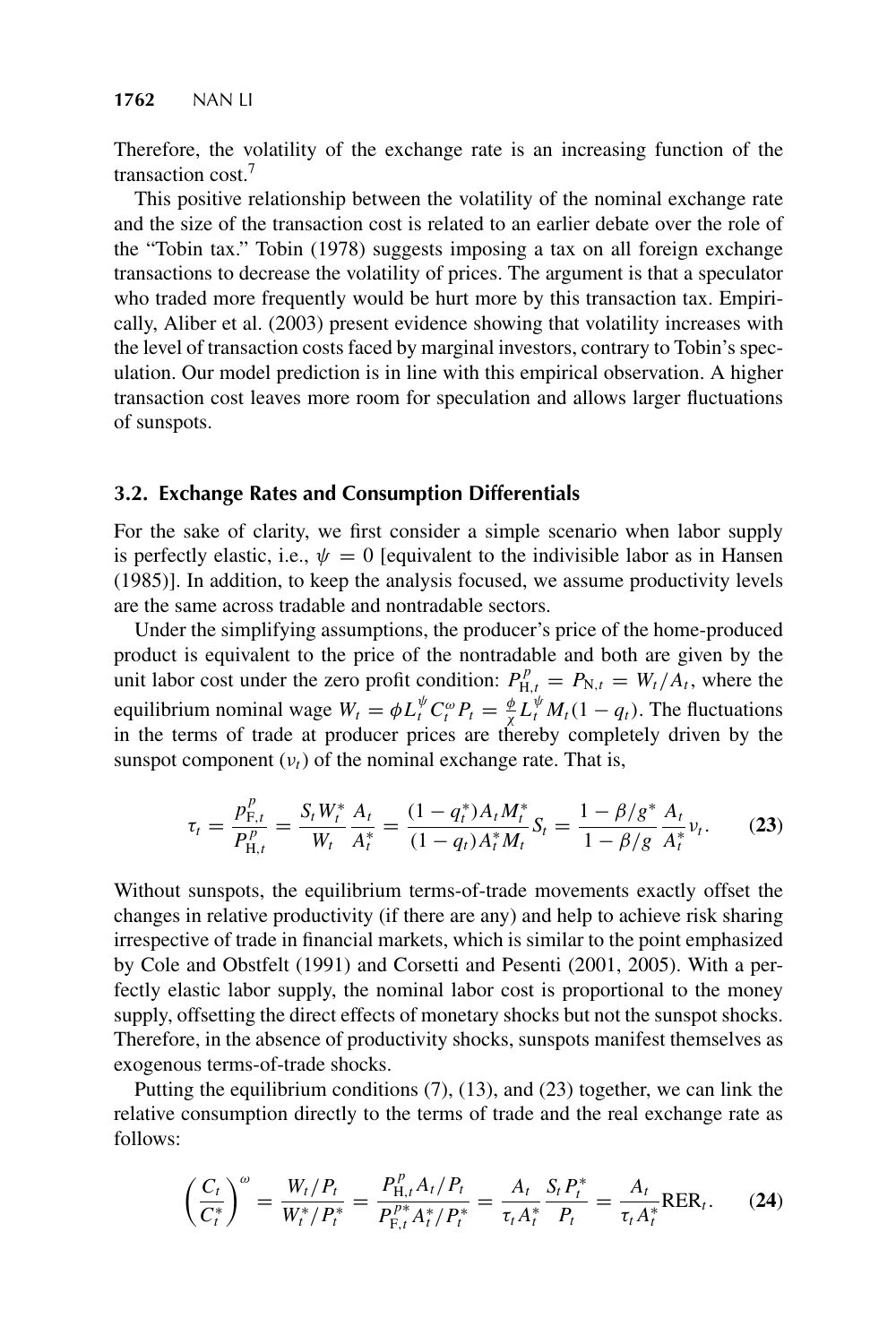

**FIGURE 1.** Constructed real exchange rate.

Substituting (23) into (24), we get

$$
RER_t = \left(\frac{C_t}{C_t^*}\right)^{\omega} \frac{1 - \beta/g^*}{1 - \beta/g} v_t.
$$
 (25)

Equation (25) implies that under simplifying assumptions, the real exchange rate in this economy not only is linked to the relative consumption, but also is driven by nonfundamental uncertainties. Now whether the real exchange rate displays volatility in excess of the relative consumptions depends on the effect of the sunspot shocks on the consumption differential.

Before investigating the impact of sunspots on consumption, we first study the response of the real exchange rate. The salient feature of the real exchange rate in the data is that it is strongly correlated with the nominal exchange rate and almost equally volatile. One simple and realistic way to achieve this is to introduce nontradable goods and distribution costs [Burstein et al. (2003)], so that the relative consumer price index can hardly offset the nominal exchange rate fluctuations.<sup>8</sup>

With the distribution service and nontradable goods, the real exchange rate is a highly nonlinear function of the terms of trade.<sup>9</sup> Figure 1 shows that given a reasonable set of parameter values ( $\alpha_H = 0.72$ ,  $\theta = 1.5$ ,  $\rho = 0.74$ ), the inclusion of the distribution services and nontradable sectors substantially improves the response of the real exchange rate with respect to the sunspot (i.e., the line gets closer to  $45°$ ). The intuition is as follows. In an extreme case where every product is nontradable, the real exchange rate fluctuation is completely driven by the terms of trade, which is the relative unit labor cost measured in the same currency. Adding distribution services increases the importance of the nontradable component in the tradable goods prices, bringing the real exchange rate closer to the terms of trade and the sunspot.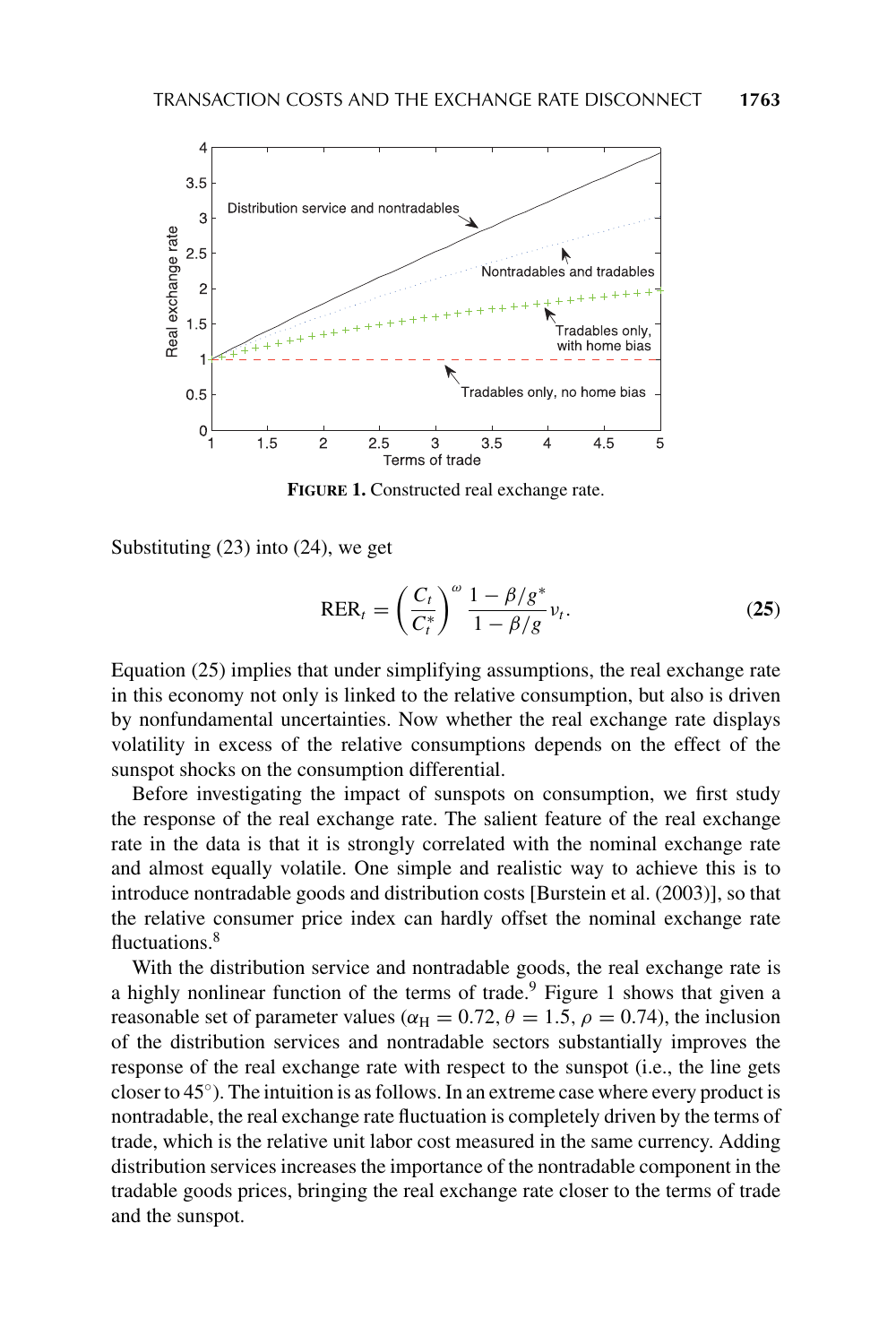### **1764** NAN LI

Because this paper focuses on nonfundamental uncertainties, we assume productivity is constant. By taking a log-linear approximation of the equation relating the real exchange rate to the terms of trade/sunspot around a steady state symmetric equilibrium, we get $^{10}$ 

$$
\tilde{\text{ref}}_t = [1 + \Omega(1 - \Theta)(2\alpha_{\text{H}} - 2)]\tilde{\tau}_t = [1 + \Omega(1 - \Theta)(2\alpha_{\text{H}} - 2)]\tilde{\nu}_t,\quad(26)
$$

where  $\Omega = \frac{\alpha_T \bar{p}^{T1-\rho}}{\alpha_T \bar{p}^{T1-\rho} + (1-\alpha_T) \bar{p}^{N1-\rho}} \in [0, 1]$  is the relative price of tradables in the aggregate price index and  $\Theta = \eta \frac{\bar{P}_{\rm N}}{\bar{P}_{\rm H}} \in [0, 1]$  denotes the size of the distribution aggregate price muck and  $\Theta = \eta \frac{1}{\beta_H} \in [0, 1]$  denotes the size of the distribution margin in the deterministic steady state.<sup>11</sup> The real exchange rate fluctuates with the nonfundamental shocks in the same direction because  $\alpha_H > 1/2$ , and the correlation between the two increases with the distribution margin and decreases with the relative importance of tradable goods price in the composite price index.

Combining the log-linearized (25) with (26), we can write the consumption differential in terms of the terms-of-trade fluctuations and real exchange rate as

$$
\tilde{c}_t - \tilde{c}_t^* = \frac{(1 - \Theta)\Omega(2\alpha_{\rm H} - 2)}{\omega} \tilde{\nu}_t = \frac{(1 - \Theta)\Omega(2\alpha_{\rm H} - 2)}{\omega[1 + \Omega(1 - \Theta)(2\alpha_{\rm H} - 2)]} \tilde{\rm ref}_t. \tag{27}
$$

Because  $0 < \alpha_H \le 1$ , regardless of the importance of the distribution services and nontradables we obtain a negative Backus–Smith correlation: the real exchange rate appreciation is associated with a rise in home aggregate consumption relative to foreign aggregate consumption.

Why does our model predict such a different relationship between the consumption differential and the real exchange rate from those in most of the fundamentalbased (incomplete market) models? Because the sources of shocks are different. When the economic fluctuation is driven by fundamental shocks such as productivity shocks, a positive shock to home productivity leads to relatively lower home tradable prices [see equation (23)]. As shown in Corsetti et al. (2008), only when the negative domestic wealth effect is large enough (either by a low elasticity of substitution between the two tradables or by bond trading in anticipation of future output loss) so that home aggregate consumption falls in the short run can a negative Backus–Smith correlation be achieved. In contrast, relative price changes in this model are driven by nonfundamental shocks. In other words, one can interpret the relative price change itself as a source of uncertainty. When there is a positive shock to the sunspot, the relative price of home output falls and generates a large negative wealth effect, leading to a lower real wage and lower domestic consumption.

More specifically, consider a simpler case where there are only tradable goods. Combining the definition of the price index, zero profit condition, and optimal labor supply decision implies that home consumption depends on its technology and the relative price:

$$
\phi C_t^{\omega} = \frac{W_t}{P_t} = \frac{P_H}{P_t} A_t = \frac{A_t}{[\alpha_H + (1 - \alpha_H)\tau_t^{1-\theta}]^{\frac{1}{1-\theta}}}.
$$
 (28)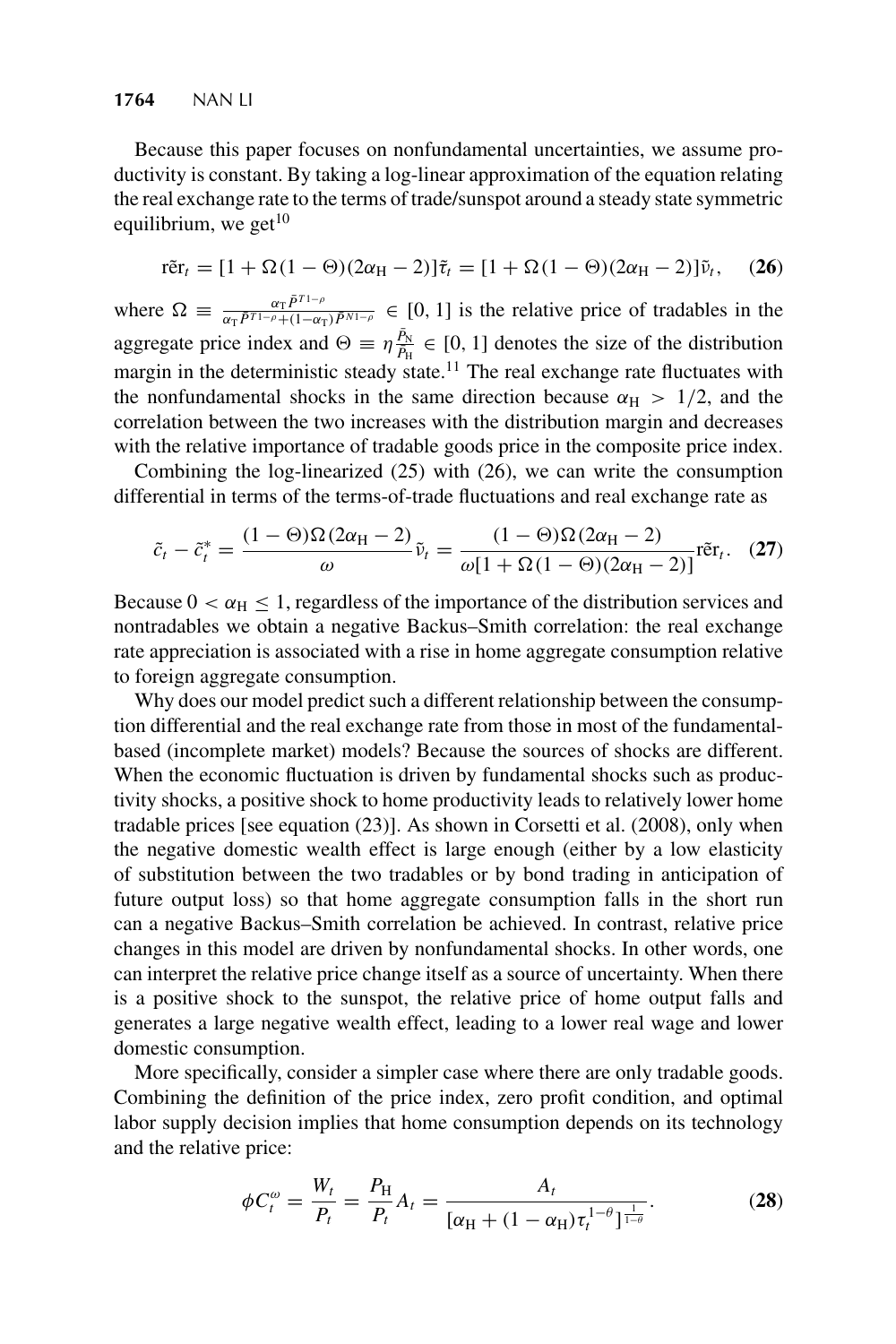Similarly,

$$
\phi C_t^{*\omega} = \frac{\tau_t A_t^*}{\left[\alpha_{\rm F} \tau_t^{1-\theta} + (1-\alpha_{\rm F})\right]^{\frac{1}{1-\theta}}}.
$$
\n(29)

Therefore,

$$
\left(\frac{C_t}{C_t^*}\right)^{\omega} = \frac{A_t}{\tau_t A_t^*} \frac{[\alpha_F \tau_t^{1-\theta} + (1 - \alpha_F)]^{\frac{1}{1-\theta}}}{[\alpha_H + (1 - \alpha_H) \tau_t^{1-\theta}]^{\frac{1}{1-\theta}}}.
$$
(30)

In the standard models, fluctuations in  $\tau_t$  are induced by changes in  $A_t/A_t^*$ , and exactly offset the impact of relative productivity movements under our simplifying exactly offset the impact of relative productivity movements under our simplifying assumptions. Relative consumption unambiguously increases with the terms of trade. However, when sunspot shocks exist, they drive the deviation of  $\tau_t$  from  $A_t/A_t^*$ , and relative consumption decreases with the terms of trade (sunspots).<br>In addition, the impact on the relative consumption of the real exchange r

In addition, the impact on the relative consumption of the real exchange rate fluctuations—measured by the volatility of the consumption differential relative to the volatility of the real exchange rate—decreases with the size of the distribution margin and the significance of the nontradable price in the aggregate price index. Optimization within a country requires that the ratio of the marginal utilities of two consumption goods equal the relative prices:  $\frac{C_{H,t}}{C_{F,t}} = \frac{\alpha_H}{1-\alpha_H}(\frac{P_{H,t}^p + \eta P_{N,t}}{P_{F,t}^p + \eta P_{N,t}})$  $\frac{P_{\mathrm{H},t}^{\mathrm{v}} + \eta P_{\mathrm{N},t}}{P_{\mathrm{F},t}^{\mathrm{p}} + \eta P_{\mathrm{N},t}}$ )<sup>- $\theta$ </sup> or  $\tilde{c}_{H,t} - \tilde{c}_{F,t} = \theta (1 - \Theta) \tilde{\tau}_t$ . Thus, sunspots drive changes in the terms of trade, causing "expenditure switching" between domestic- and foreign-produced tradables. Without distribution costs or nontradables, changes in terms of trade directly affect relative consumption between Home and Foreign. In contrast, distribution costs create a wedge between producer and consumer prices, limiting the expenditureswitching role of the terms of trade. In the presence of nontradables, the households also choose between tradable and nontradable goods in response to terms-of-trade changes. If consumers substitute tradable goods for nontradable goods, the demand for nontradable goods will actually be higher as the demand for nontradable distribution services increases. Therefore, distribution margin and nontradables play an important role in mitigating the effect of real exchange rate movements on the consumption differential.

# **3.3. Output Differential**

To derive a relationship between relative output and sunspot shocks, it is helpful first to investigate how sunspots affect net exports. Taking a linear approximation of the home household's budget constraint (after imposing money supply equilibrium, rebate of the transaction cost, and the equilibrium relationship for profits) and using the relative price differentials, we can express the percentage deviation from the steady state net exports-to-GDP ratio as

$$
\delta \frac{n\tilde{x}_t}{y_t} = (b-1)\tilde{\tau}_t - (\tilde{c}_t - \tilde{c}_t^*),
$$
\n(31)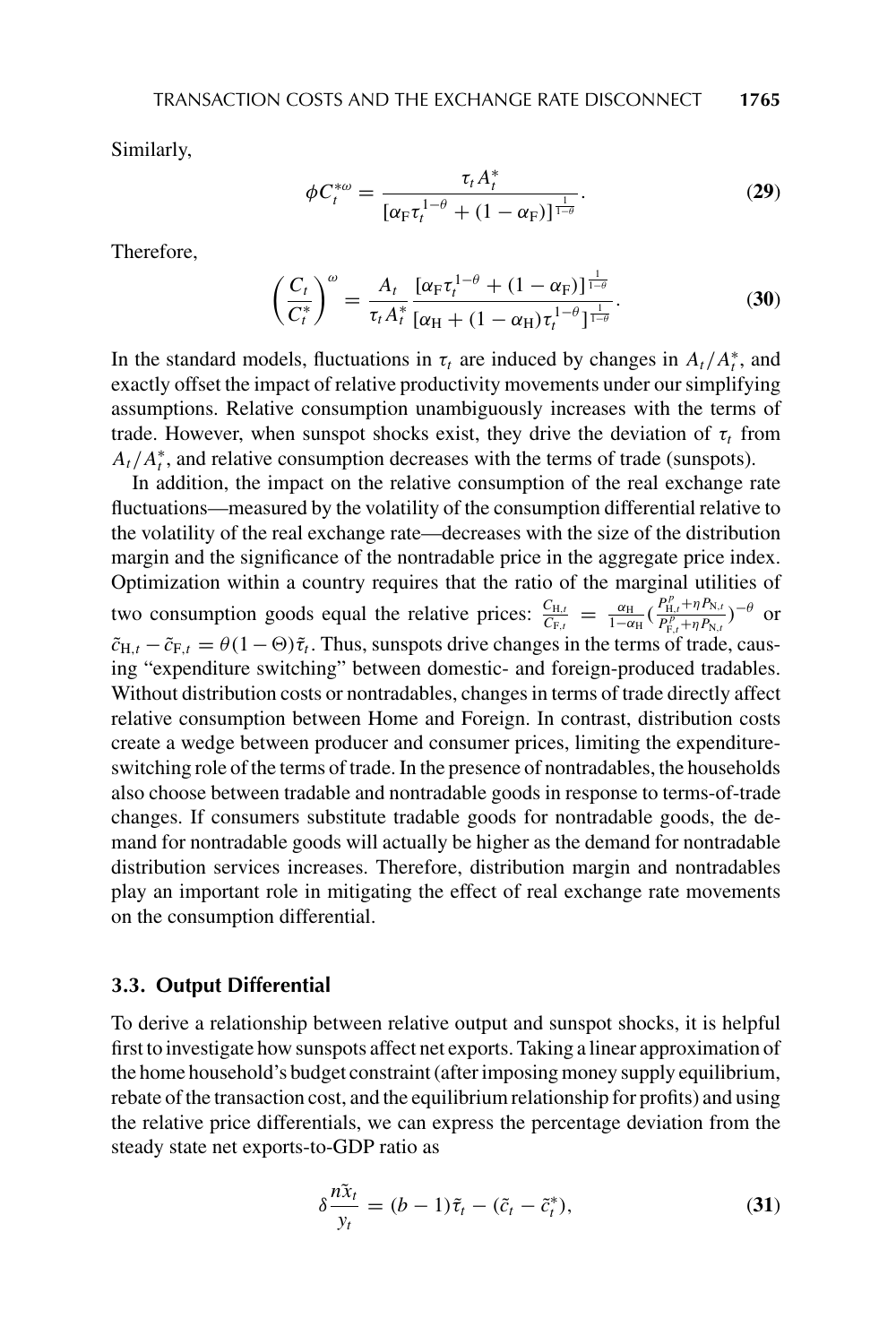where  $n\tilde{x}_t$  denotes changes in net exports,  $\delta = [(1 - \alpha_H)\Omega(1 - \Theta)]^{-1}$ , and  $h = 2(1 - \Theta)\left[\Omega(1 - \Omega)(1 - \alpha_H)\right] + \alpha_H\theta$ . Substituting equation (27) into (31)  $b = 2(1 - \Theta)[\rho(1 - \Omega)(1 - \alpha_H) + \alpha_H \theta]$ . Substituting equation (27) into (31)  $vields<sup>12</sup>$ 

$$
\delta \frac{\tilde{n}x}{y} = \left(b + \frac{2}{\omega \delta} - 1\right) \tilde{\tau}_t.
$$
 (32)

Meanwhile,  $Y_t = (C_{H,t} + C_{H,t}^*) + \frac{P_{N,t}^*}{P_{H,t}^n} [(C_{H,t} + C_{F,t})\eta + C_t^N]$ . The relationship between relative output, the terms of trade, and net exports as a fraction of GDP is

$$
\tilde{y}_t - \tilde{y}_t^* = \left(b + \frac{2}{\delta} - 1\right)\tilde{\tau}_t + (2 - \delta)\frac{\tilde{n}x_t}{y}.
$$
\n(33)

This relationship holds independent of the international asset market structure or the preference specification. Substituting (32) into (33), we have

$$
\tilde{y}_t - \tilde{y}_t^* = \frac{2}{\delta} \left[ b - \frac{1}{\omega} \left( 1 - \frac{2}{\delta} \right) \right] \tilde{\tau}_t.
$$
 (34)

where  $\delta > (1 - \alpha_H)^{-1} > 2$ .

Corsetti et al. (2008) show that the correlation between output and terms of trade tends to be negative or small for most OECD countries.<sup>13</sup> Our model suggests that sunspot shocks can drive a negative correlation between the relative output and the terms of trade if home tradable goods and foreign tradable goods are not easily substitutable or when there exists an intensive nontradable input component in the distribution cost. First, other things equal, when  $\theta$  is sufficiently low (*b* is relatively small), the terms of trade deterioration (i.e., the increase in  $\tau_t$ ) decreases domestic output relative to foreign output. Home consumption of domestic products compared to home consumption of foreign products unambiguously increases because of the expenditure-switching effect. However, foreign consumption of home products relative to the consumption of foreignn product may drop despite the fact that domestic goods become cheaper, because the improvement in the foreign terms of trade increases the value of foreign output and income, inducing a positive wealth effect, which encourages them to consume their own products with the home bias. When the wealth effect dominates the substitution effect, the correlation between the output differential and the terms of trade is negative.

Second, when distribution sectors become important (i.e.,  $\Theta$  approaches one, b approaches zero, and  $\delta$  approaches infinity), home terms-of-trade deterioration tends to decrease net exports and relative output, because the *implied* elasticity of substitution between home- and foreign-produced tradable goods becomes lower as the distribution of tradable goods involves using more nontradables. As argued before, the wealth effect dominates and a terms-of-trade deterioration induces home output to decrease relative to foreign output.

Note that (31) and (33) are derived independent of the international asset market structure. Suppose the market is complete; then by substituting the relationship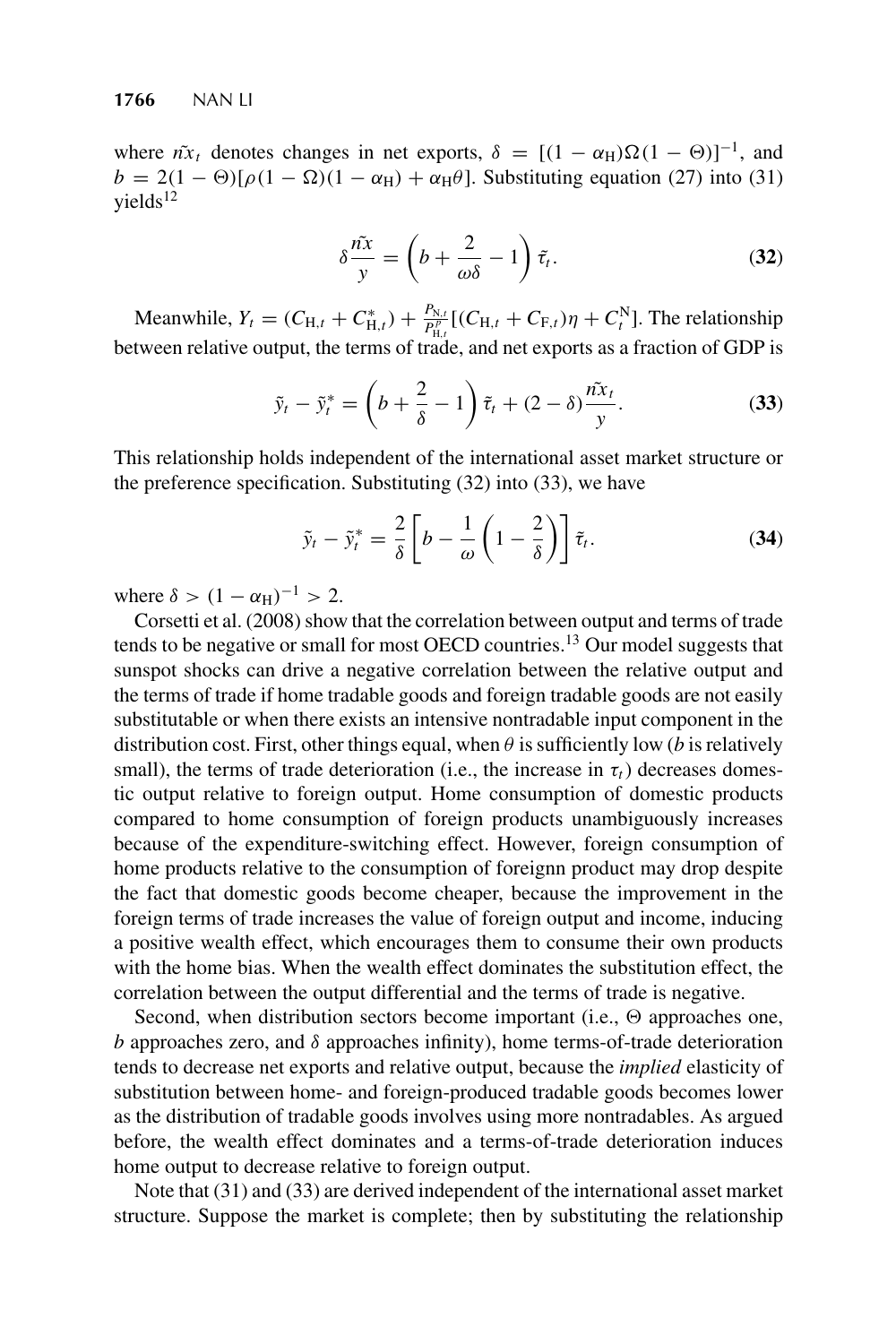|                                                                                    | <b>Benchmark</b>     |                   |              | Variation on the parameters ( $\psi = 1, \theta = 1.5$ ) |       |                                                                                                                                                                 |                   |
|------------------------------------------------------------------------------------|----------------------|-------------------|--------------|----------------------------------------------------------|-------|-----------------------------------------------------------------------------------------------------------------------------------------------------------------|-------------------|
|                                                                                    |                      |                   |              | Labor elasticity                                         |       |                                                                                                                                                                 |                   |
| <b>Statistics</b>                                                                  |                      | $\psi = 1$        |              | High                                                     | Low   | No distribution Transaction<br>nor nontradable<br>$\theta = 0.5$ $\theta = 1.5$ $\theta = 2.5$ $\psi = 0$ $\psi = 2$ $\Omega = 1, \Theta = 0$ $\gamma = 0.0001$ | cost              |
|                                                                                    |                      |                   |              |                                                          |       |                                                                                                                                                                 |                   |
| $\rho(\tilde{c}-\tilde{c}^*,\tilde{s})$<br>$\rho(\tilde{y}-\tilde{y}^*,\tilde{s})$ | $-0.704$<br>$-0.704$ | $-0.704$<br>0.704 | 0.704        | $-0.704$ $-0.704$ $-0.704$<br>0.704                      | 0.704 | $-0.704$<br>0.704                                                                                                                                               | $-0.137$<br>0.137 |
| $\rho(\tilde{c}-\tilde{c}^*, \tilde{r}$                                            | $-1$                 | $-1$              | $-1$         | $-0.994$                                                 | $-1$  | $-0.995$                                                                                                                                                        | $-0.999$          |
| $\rho(\tilde{y}-\tilde{y}^*, r\tilde{e}r)$                                         | $-1$                 | 1                 | $\mathbf{1}$ | 0.998                                                    | 0998  | 1                                                                                                                                                               | 0.999             |
| $\sigma(\tilde{s})/\sigma(\tilde{c})$                                              | 13.35                | 7.76              | 5.75         | 11.73                                                    | 6.64  | 2.48                                                                                                                                                            | 46.84             |
| $\sigma(\tilde{S})/\sigma(\tilde{y})$                                              | 42.34                | 10.02             | 4.93         | 6.64                                                     | 13.39 | 8.99                                                                                                                                                            | 60.44             |
| $\sigma$ (reñ)/ $\sigma$ ( $\tilde{c}$ )                                           | 8.03                 | 4.25              | 2.89         | 6.94                                                     | 3.49  | 0.68                                                                                                                                                            | 4.25              |
| $\sigma$ (ref)/ $\sigma$ ( $\tilde{v}$ )                                           | 25.47                | 5.48              | 2.47         | 3.93                                                     | 7.04  | 2.45                                                                                                                                                            | 5.48              |

**TABLE 1.** Illustrative evidence of the effect of key parameters

*Note*: Benchmark:  $\omega = 2$ ,  $\beta = 0.99$ ,  $\theta = 1.5$ ,  $\rho = 0.74$ ,  $\alpha_{\text{T}} = 0.55$ ,  $\alpha_{\text{H}} = 0.72$ ,  $\Omega = 0.5$ ,  $\Theta = 0.55$ .

between consumption and the terms of trade  $(\tilde{c}_t - \tilde{c}_t^* = \frac{\delta - 2}{\omega \delta} \tilde{\tau})$  into (31) and (33), we have  $\tilde{y}_t - \tilde{y}_t^* = \frac{2b}{\delta} + \frac{(2-\delta)^2}{\omega \delta} \tilde{\tau}_t$ . Obviously, under the complete asset market, the output differential and terms of trade are always positively correlated output differential and terms of trade are always positively correlated.

## **3.4. Illustrative Evidence of the Effects of Sunspot Shocks**

In this section, we relax the assumption of perfectly elastic labor supply (i.e.,  $\psi > 0$ ). The purpose of this section is to explore the effect of substitutability of home-produced and foreign-produced goods, labor supply elasticity, distribution costs, and transaction costs on the relationship between exchange rates and real macro variables in some illustrative examples. Table 1 reports these estimates.

The exercise is conducted by feeding two sources of uncertainty, monetary and sunspot shocks, into the model economy and simulating the model 1,000 times over 120 periods.<sup>14</sup> By definition, the sunspot shocks are independent of preferences, productivity, and monetary shocks. The process of the nominal exchange rate is given by  $\tilde{s}_t = (\tilde{m}_t - \tilde{m}_t^*) + \tilde{v}_t$ . It is assumed that the monetary shocks are uncorrelated across countries and each follows a random walk process. The are uncorrelated across countries and each follows a random walk process. The domestic money supply follows a random walk; i.e.,  $\tilde{m}_{t+1} = \tilde{m}_t + \epsilon_{e,t+1}$ , where  $\epsilon_{g,t+1} \sim$  i.i.d.  $N(0, \sigma_m^2)$  and  $\sigma_m = 1.5\%$ , to match the empirical level of the log difference of M1 in the United States over the period 197501–200504. The log difference of M1 in the United States over the period 1975Q1–2005Q4. The foreign money supply follows an independent random walk with  $\sigma_{m^*} = 3\%$  to match the average data in nine OECD countries.<sup>15</sup> The sunspot process follows a random walk process  $\tilde{\nu}_{t+1} = \tilde{\nu}_t + \zeta_{t+1}$ , where  $\zeta_t \sim$  i.i.d.  $N(0, \sigma_v^2)$ , and  $\sigma_v$  equals  $4\%$  based on the empirical standard deviations of money supply and the average 4%, based on the empirical standard deviations of money supply and the average end-of-period exchange rate to U.S. dollars in these countries for the same time period. As shown in the previous section,  $\sigma_{\nu} = [2 \ln(1 + \gamma)]^{1/2}$ , implying a very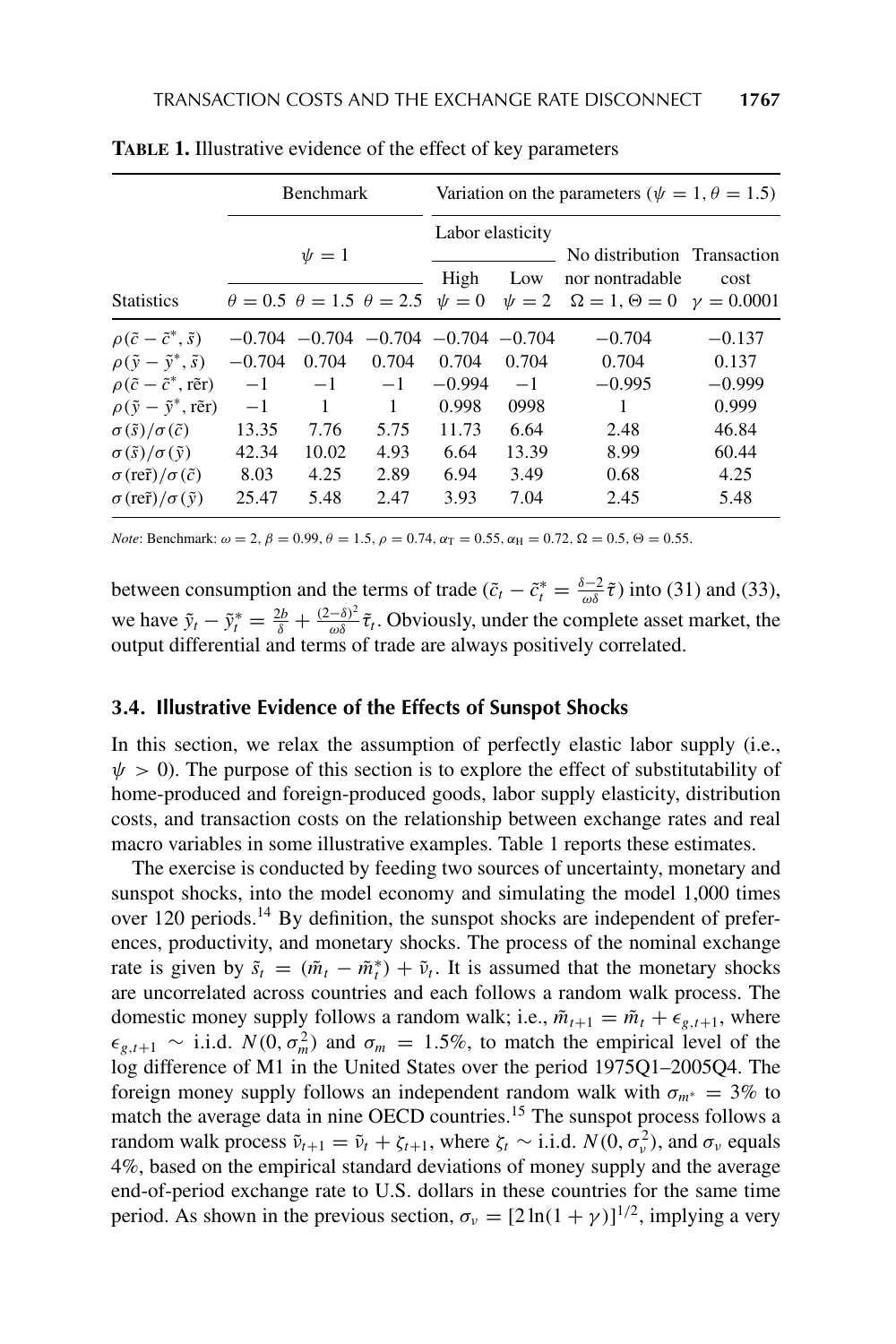small transaction cost  $\gamma = 0.07\%$ , comparable to the empirical transaction cost of 0.05% measured in Aliber et al.  $(2003).^{16}$ 

Note that the model economy is highly stylized (e.g., there is no physical capital, prices are flexible, and we are assuming a special form of shock processes) and is subject only to monetary and sunspot shocks, so we do not aim to *quantitatively* match the model predictions with the observed statistical properties of international business cycles. One should interpret the numbers as *suggestive* instead of definitive. Nevertheless, the model seems to capture some empirical observations well. For example, in the data real exchange rates exhibit excessive volatility compared to economic fundamentals: the ratio between the standard deviation of real exchange rate and that of GDP is about 4.6 and the relative volatility between nominal exchange rate and GDP is 5 [according to Chari et al. (2002), for the United States vs. the European aggregate]. Our model can easily generate relative volatility of that magnitude. Nominal and real exchange rates in the data are very highly correlated (0.98). In the model the correlation is about 0.76. In addition, in the data,  $\rho(\tilde{c} - \tilde{c}^*, r\tilde{e}r) = -0.35$  based on data on the United States vs. the European aggregate [Chari et al. (2002)]. In contrast to most standard models European aggregate [Chari et al. (2002)]. In contrast to most standard models where the Backus–Smith puzzle or consumption–real exchange rate anomaly is hard to solve, our model consistently generates a negative correlation between relative consumption and the real exchange rate.<sup>17</sup>

Other observations are as follows. First, as explained in the last section, when domestic tradables and imported goods are not very substitutable (i.e.,  $\theta$  is low), the output differential responds negatively to the relative price movements. The correlation between the output differential and the terms of trade is  $-1$  when  $\theta = 0.5$ . The response of world demand for home goods is outweighed by a strong negative income effect, and both relative output and net exports would decrease with currency depreciation. Second, as illustrated in the previous section, when  $\theta$  is low, exchange rates become much more volatile than consumption and output. Note that in this model under flexible prices, money has no real effects on the economy. Thus, sunspot shocks are the only driving force of fluctuations in consumption and output. Given that  $\tilde{s}_t = (\tilde{m}_t - \tilde{m}_t^*) + v_t$ , the relative im-<br>portance of monetary shocks and support shocks does not depend on parameter portance of monetary shocks and sunspot shocks does not depend on parameter values of  $\theta$ ,  $\Theta$ , and  $\Omega$ . This explains why the absolute values of cross-correlation between exchange rates and real variables are the same for different parameters in Table 1.

Third, when the labor supply is perfectly elastic ( $\psi = 0$ ), nominal wage changes in proportion to money, and hence there is no direct pass-through of the exchange rate to wages. Thus, when the exchange rate appreciates, the wage does not decrease by as much as when  $\psi > 0$ , so that consumption is not affected as much either. However, output reacts in a different fashion. The fall in wages generates an income effect and a substitution effect, and usually the latter dominates the former, so that labor falls. When the labor elasticity is high, output responds more than when the elasticity is low, as labor input is more responsive in this case. Therefore, the relative standard deviation of output is higher.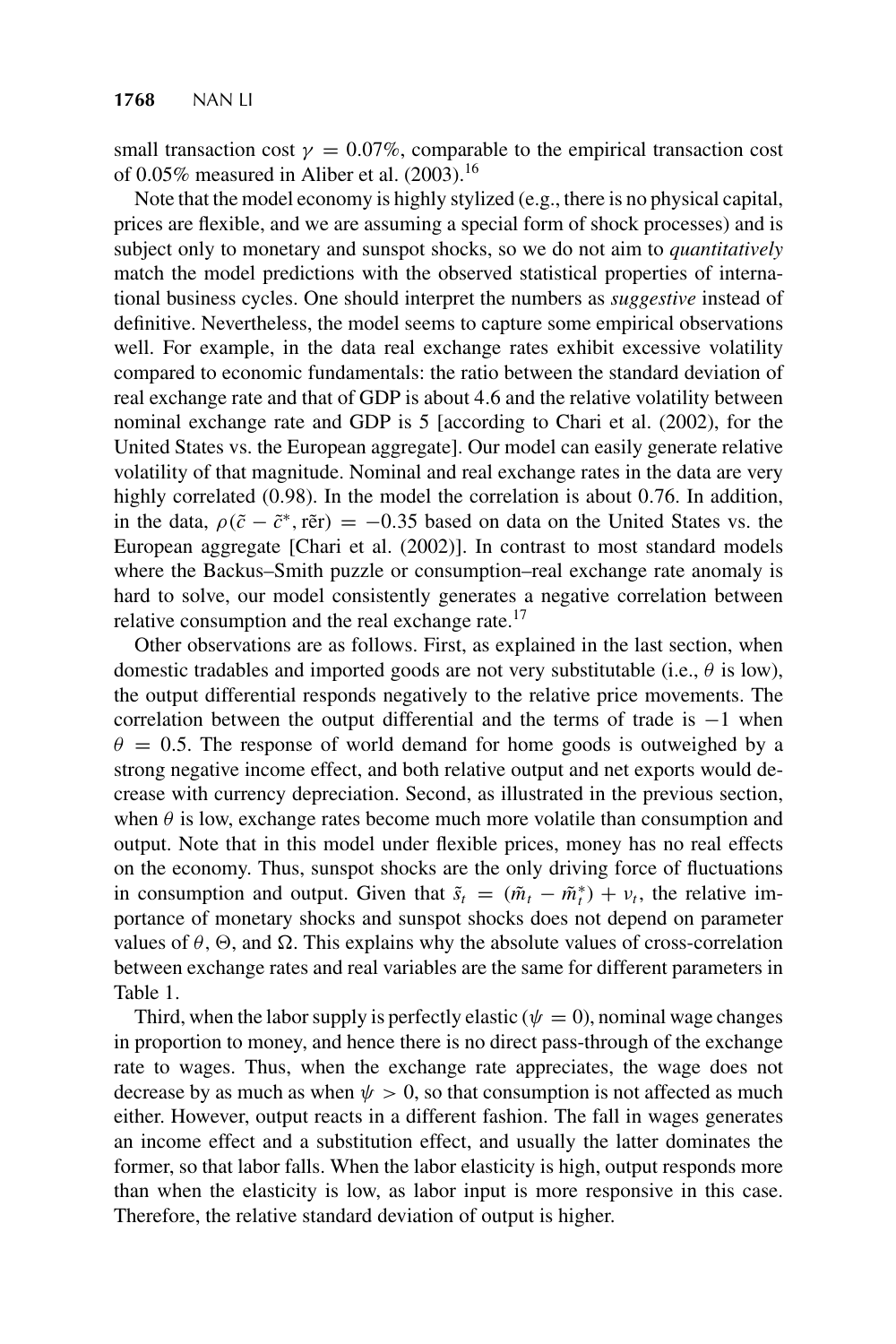Fourth, as shown in the previous section, when there is no distribution cost or nontradable goods sector, the relative volatility of the exchange rate to consumption and output is significantly reduced. Put differently, the presence of nontraded goods and the distribution margin dampens the responses of relative consumption and output. Finally, when the transaction cost is lower, the correlation and relative volatility between the nominal exchange rate and macro variables are both lower because the monetary shock accounts for most of the fluctuations in macro variables. However, the relationship between the real exchange rate and macro aggregates is not changed.

## **4. FINAL REMARKS**

Standard macroeconomic models relating the exchange rate to monetary shocks or productivity shocks are often unsuccessful in reproducing the observed high exchange rate volatility. This paper introduces a different approach to explaining the excessive exchange rate volatility and the disconnect puzzle without assuming irrationality. Instead of assuming that the macroeconomic variables and the exchange rate are endogenously driven by a set of fundamental shocks, we show that part of the exchange rate swings can be caused by nonfundamental uncertainty in a general equilibrium framework. A combination of incomplete asset markets and positive transaction costs of trading in the foreign bond market is shown to allow sunspots to exist in equilibrium exchange rates, produce high exchange rate volatility, and disconnect the exchange rate from the fundamentals. In this sense, the exchange rate breeds its own shock, as well as swings in consumption and output, and can potentially reduce welfare. This paper shows, however, that in the presence of distribution costs and nontradable goods, the real allocation effect can be quite small. Therefore, exchange rates have little effect on macroeconomic variables.

This paper does not aim to develop a complete model that can match many of the empirical statistics on exchange rate movements or the cyclical behavior of relevant macro variables. For instance, to explain persistence, one may be required to introduce price or wage stickiness, habit formation, and an adjustment cost in capital accumulation. Yet this paper shows that with a minimum set of model assumptions—incomplete asset markets and positive transaction costs associated with holding foreign-currency-denominated bonds—the exchange rate can be free from the tight link with macroeconomic fundamentals and partly driven by nonfundamental randomness.

### *NOTES*

1. Recently, there have been some important developments in the literature. Engel and West (2005) argue that when fundamentals follow an  $I(1)$  process and investors are patient enough, the exchange rate should display near-random-walk behavior. Rey and Gourinchas (2007) show that the ratio of net exports to net foreign assets helps to predict the exchange rate in and out of sample at one quarter and beyond.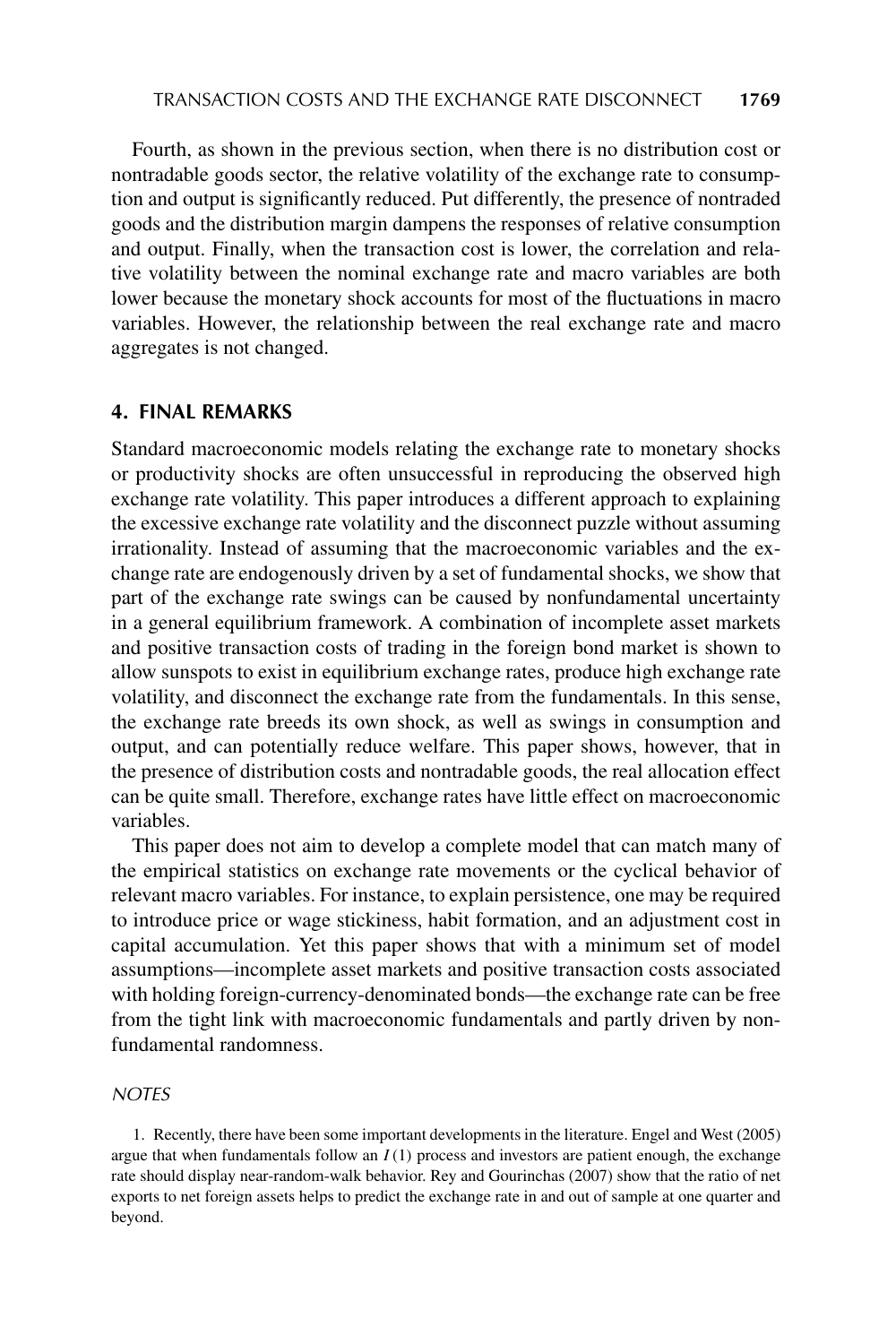2. For example, Buiter (2000) suggests that a major benefit of EMU membership for the United Kingdom might be to escape from the destabilizing effects of the foreign exchange market. In particular, he commented, "I view exchange rate flexibility as a source of shocks and instability as well as (or even rather than) a mechanism for responding effectively to fundamental shocks originating elsewhere."

3. This finding speaks to the Meese and Rogoff (1983) result that a random walk model beats fundamental models of exchange rate determination. It implies that in fact random walk exchange rate does not have to be inconstant with equilibrium monetary models.

4. Various approaches have been introduced in the literature to explain the low exchange rate pass-through (e.g., sticky prices, price-to-market, distribution service).

5. Benigno (2009) and Benigno and Thoenissen (2003) rationalize the cost on foreign bond stock by considering foreign-owned intermediaries in the foreign asset market who apply a spread over the risk-free interest rate when borrowing or lending to home agents in the foreign currency. However, the spread is assumed to depend on the net foreign asset position of the home country in their papers.

6. The fact that the nominal exchange rate is determined simply by the ratio of money supply is an artifact of the assumption that real money balances enter the utility function logarithmically. If we allow the real money balance to enter the utility function in CRRA form, such as  $(M_t/P_t)^{1-\varphi}/(1-\varphi)$ ,<br>the stochastic discount foctor is changed to  $\tilde{Q}_{t} = -\frac{\beta (M_t+1)-\varphi}{1-\varphi} \cdot \frac{P_{t+1}}{1-\varphi}$ , Going through the stochastic discount factor is changed to  $\tilde{Q}_{t,t+1} = \beta(\frac{M_{t+1}}{M_t})^{-\varphi}(\frac{P_{t+1}}{P_t})^{\varphi-1}\frac{1-q_t}{1-q_{t+1}}$ . Going through the same steps, we can define the fundamental-determined nominal exchange rate as  $\tilde{S}_t^f =$ <br>  $\ell M_t \vee \ell^n$ ,  $\ell^{1-q}$ ,  $\ell^{1-q}$ , Injecting the same type of supports into the model we speculate that the  $(\frac{M_t}{M_t^*})^{\varphi}(\frac{P_t}{P_t^*})^{1-\varphi}(\frac{1-q_t}{1-q_t^*})$ . Injecting the same type of sunspots into the model, we speculate that the nominal exchange rate is  $\tilde{S}_t = \tilde{S}_t^f v_t$ , where  $v_t$  satisfies the same martingale processes as in (19). It is easy to verify that the exchange rate constructed in this way satisfies the equilibrium conditions (16) and (17). Therefore, our previous results are not sensitive to our particular preference.

7. Note that a random walk sunspot process is not the only stochastic process that gives rise to this positive relationship between the exchange rate volatility and the size of the transaction cost. There could be other probability structures that satisfy the two martingale process—for example, Pr{ $v_{t+1} = v_t(1+\gamma)(1+\varepsilon)$ } = Pr{ $v_{t+1} = v_t(1+\gamma)(1-\varepsilon)$ } = 1/2, where  $\varepsilon = \sqrt{1-(1+\gamma)^{-2}}$ . The<br>conditional standard deviation of the exchange rate is given by  $\sigma(S_{t+1}) = S(\sigma/\sigma^*)[(1+\gamma)^2 - 1]^{1/2}$ . conditional standard deviation of the exchange rate is given by  $\sigma_t(S_{t+1}) = S_t(g/g^*)[(1+\gamma)^2 - 1]^{1/2}$ , which is positive as long as there exists a positive transaction cost. The volatility increases with the transaction cost and also the relative growth rate of domestic money supply.

8. Alternatively, one can include sticky prices to get fluctuations in real exchange rates from fluctuations in the relative price of traded goods, as in Chari et al. (2002).

9. That is, 
$$
RER_t = \frac{\left[\alpha^T((1-\alpha_H)(1+\eta\tau_t)^{1-\theta}+\alpha_H(\tau_t+\eta\tau_t)^{1-\theta})^{\frac{1}{1-\theta}})^{1-\rho}+(1-\alpha^T)\tau_t^{1-\rho}\right]^{\frac{1}{1-\rho}}}{\left[\alpha^T((\alpha_H(1+\eta)^{1-\theta}+(1-\alpha_H)(\tau_t+\eta)^{1-\theta})^{\frac{1}{1-\theta}})^{1-\rho}+(1-\alpha^T)\right]^{\frac{1}{1-\rho}}}.
$$

10. Let  $\tilde{x} = \ln(X/\overline{X})$ , where  $\overline{X}$  is the value associated with a steady state symmetric economy. In a steady state symmetric equilibrium, no one would optimally hold any bonds, either home or foreign bonds. Thus, equations (18) and (19) do not need to hold.

11. The decomposition of the real exchange rate shows that the productivity fluctuation across countries and across sectors within countries also drives swings in real exchange rate: rer $t = [1 + \frac{1}{2}]$  $\Omega(1-\Theta)(2\alpha_H - 2)(\tilde{v}_t + \tilde{a}_t - \tilde{a}_t^*) + [1-(1-\Theta)\Omega](\tilde{a}_t^N - \tilde{a}_t^*)$ . But for the purpose of the paper, we choose to focus on the role of support movements and ignore the changes in productivity differentials choose to focus on the role of sunspot movements and ignore the changes in productivity differentials.

12. This analysis also sheds light on the importance of the dynamic approach. Given equation (32), in a static model  $n\tilde{x}_t = 0$ , this restriction from the goods market implies that sunspots cannot exist in theat equilibrium. Hence, the nominal exchange rate is only determined by monetary policies. Again, the incomplete market is necessary for this result because all the relationships derived here are based on the household budget constraint. The budget constraints in a complete market model would play no role in consumption determination, because the complete state-contingent assets would guarantee an optimal allocation for every state.

13. For the United States, the correlation is –0.33; the median correlation in the sample is –0.19 using HP-filtered data and –0.09 using first-difference data.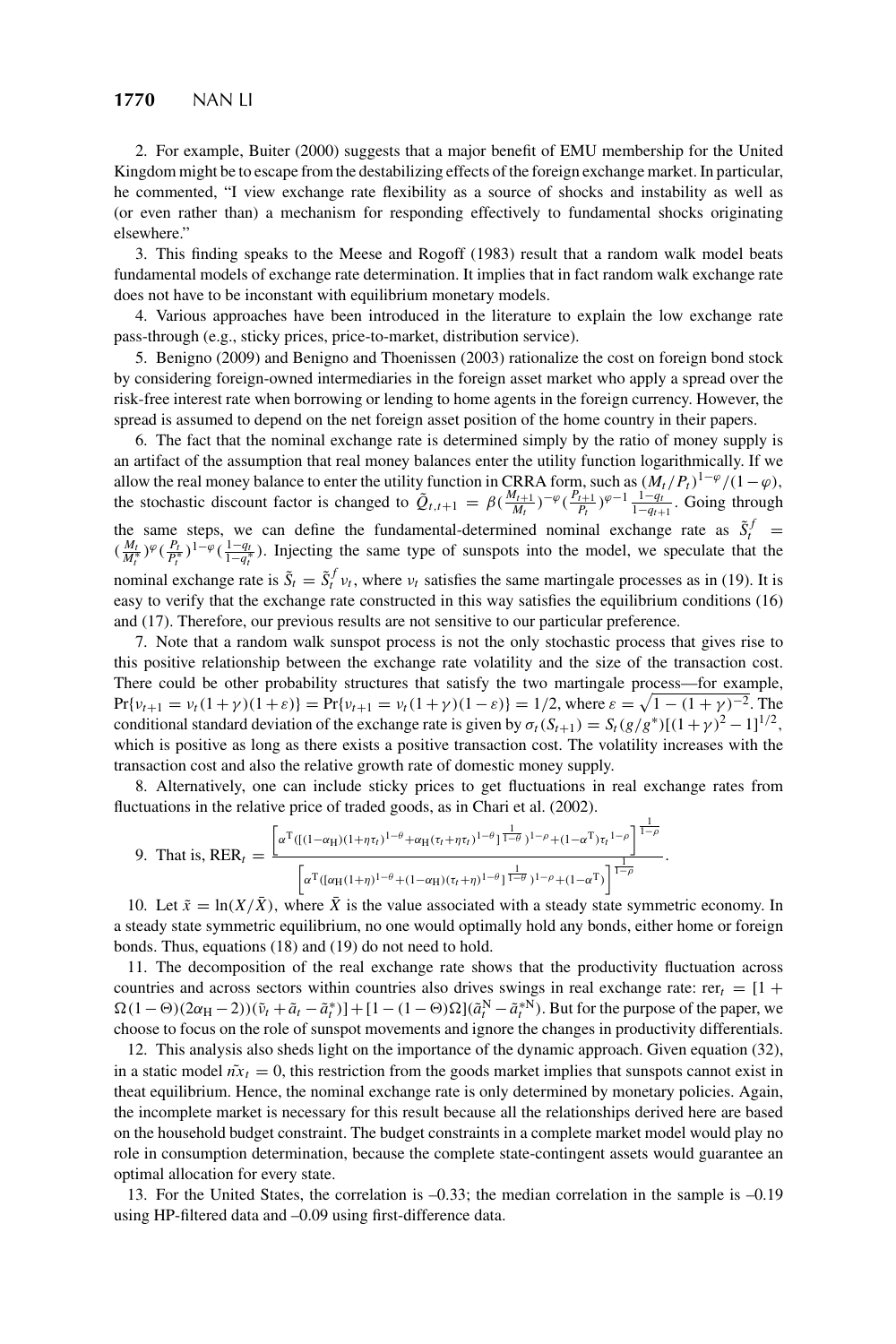14. Following Backus et al. (1995), set  $\theta$  equal to 1.5, which is in between the range of estimates using macro and micro evidence [see Feenstra et al. (2012)]. The elasticity of substitution between tradable and nontradable goods  $\rho$  is set to be 0.74 as estimated by Mendoza (1995) for a sample of industrialized countries. The values of the share of traded goods  $\alpha<sub>T</sub>$  and the share of domestic goods  $\alpha_H$  are from Corsetti et al. (2008) and are set to 0.55 and 0.72, respectively. The share of traded goods in the consumption basket  $\Omega$  is 0.5, as suggested by Stockman and Tesar (1995). Following Anderson and van Wincoop (2004), distribution margin  $\Theta$  is set equal to 0.55, which implies that the distribution cost  $n = 1.2$ .

15. The countries included in the M1 data (seasonally adjusted, if available) are Australia, Austria, Canada, France, Germany, Japan, New Zealand, Spain, and Sweden. The data for the European countries end in 1998Q4. The data are from the IMF International Financial Statistics.

16. There is no direct measure of transaction costs in the foreign exchange market. Transaction costs in the FX are implicit and are collected by broker-dealers in the spreads between the buy and sell prices of foreign exchange. Moreover, they can differ across different currencies, across different transaction sizes, and between different buyers and sellers. Using daily prices per unit of four major currencies in sU.S. dollars—the British pound, Deutsche mark, Japanese yen, and Swiss franc—from 1977 to 1997, Aliber et al. (2003) estimate that the transaction costs incurred by large commercial banks on average were about 0.05% and are likely to be smaller than the ones faced by other banks.

17. The current correlation is perfectly negative because both relative consumption and the real exchange rate are driven only by sunspot shocks. Adding productivity shocks has the potential to bring the quantitative result closer to the data. But it is by keeping the shock structure simple that its interactions with the mechanism are made most transparent.

#### *REFERENCES*

- Aliber, Robert, Bhagwan Chowdhry, and Shu Yan (2003) Some evidence that a Tobin tax of foreign exchange transactions may increase volatility. *European Finance Review* 7, 481–510.
- Anderson, James and Eric van Wincoop (2004) Trade costs. *Journal of Economic Literature* 42(3), 691–751.
- Azariadis, Costas (1981) Self-fulfilling prophecies. *Journal of Economic Theory* 25, 380–396.
- Backus, David K. and Gregor W. Smith (1993) Consumption and real exchange rates in dynamic economies with non-traded goods. *Journal of International Economics* 35(3–4), 297–316.
- Benigno, Gianluca and Christoph Thoenissen (2003) Equilibrium exchange rates and supply-side performance. *Economic Journal* 113(486), 103–124.
- Benigno, Pierpaolo (2009). Price stability with imperfect financial integration. *Journal of Money, Credit and Banking* 41(1), 121–149.
- Buiter, Willem H. (2000) Optimal Currency Areas: Why Does the Exchange Rate Regime Matter? CEPR discussion paper 2366.
- Burstein, Ariel, Joao C. Neves, and Sergio Rebelo (2003) Distribution costs and real exchange rate dynamics during exchange-rate-based stabilization. *Journal of Monetary Economics* 50, 1189–1214.
- Cass, David and Karl Shell (1983) Do sunspots matter? *Journal of Political Economy* 9(2), 193–227.
- Chari, V.V., Patrick Kehoe, and Ellen R. McGrattan (2002) Can sticky prices generate volatile and persistent real exchange rates? *Review of Economic Studies* 69, 533–563.
- Cheung, Yin-Wong, Menzie Chinn, and Antonio Garcia Pascual (2005) Empirical exchange rate models of the nineties: Are any fit to survive? *Journal of International Money and Finance* 24, 1150–1175.
- Cole, Harold and Maurice Obstfeld (1991) Commodity trade and international risk sharing: How much do financial markets matter? *Journal of Monetary Economics* 28, 3–24.
- Corsetti, Giancarlo, Luca Dedola, and Sylvain Leduc (2008) International risk-sharing and the transmission of productivity shocks. *Review of Economic Studies* 75, 443–473.
- Corsetti, Giancarlo and Paolo Pesenti (2001) Welfare and macroeconomic interdependence. *Quarterly Journal of Economics* 116, 421–445.